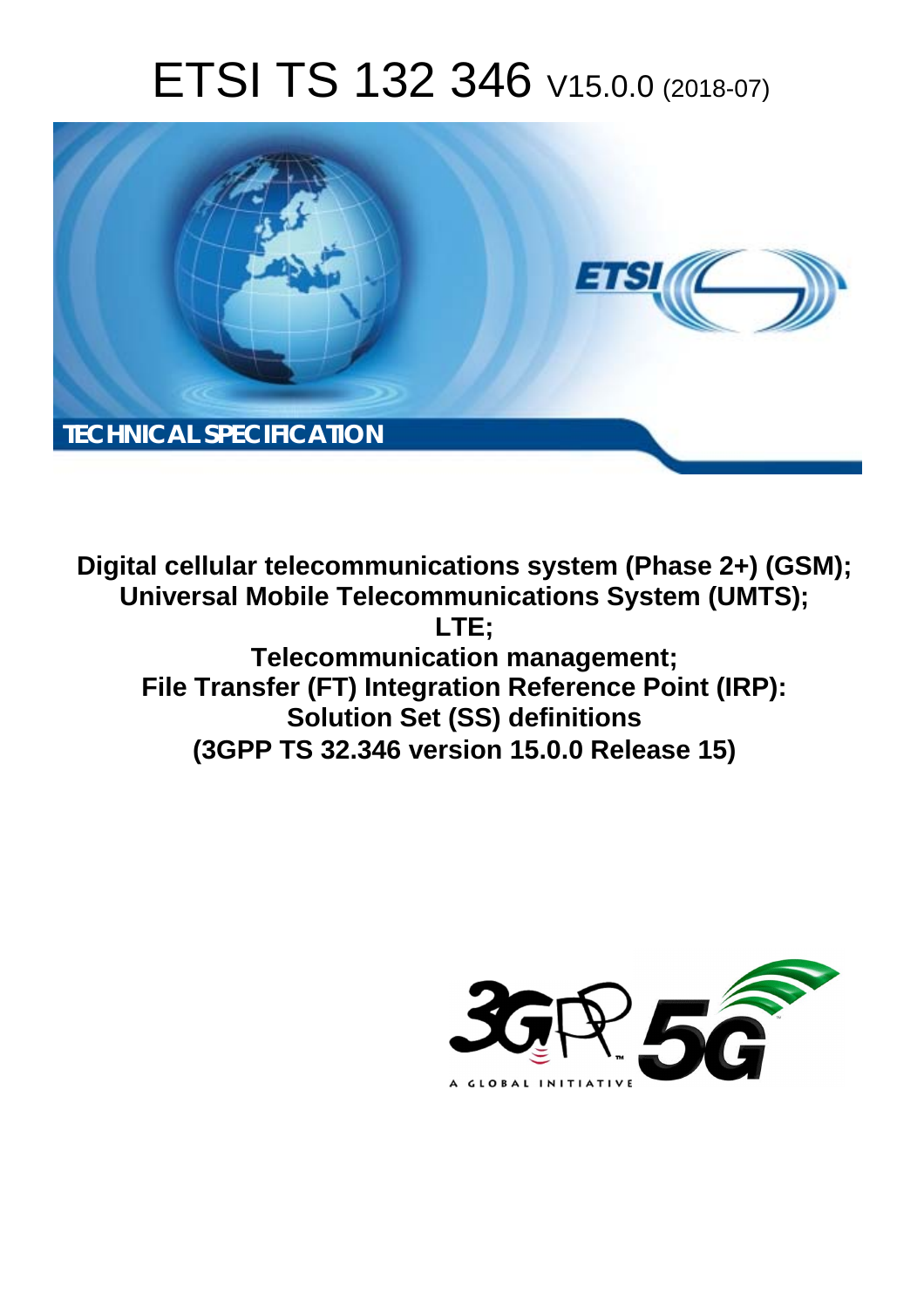Reference RTS/TSGS-0532346vf00

> Keywords GSM,LTE,UMTS

#### *ETSI*

#### 650 Route des Lucioles F-06921 Sophia Antipolis Cedex - FRANCE

Tel.: +33 4 92 94 42 00 Fax: +33 4 93 65 47 16

Siret N° 348 623 562 00017 - NAF 742 C Association à but non lucratif enregistrée à la Sous-Préfecture de Grasse (06) N° 7803/88

#### *Important notice*

The present document can be downloaded from: <http://www.etsi.org/standards-search>

The present document may be made available in electronic versions and/or in print. The content of any electronic and/or print versions of the present document shall not be modified without the prior written authorization of ETSI. In case of any existing or perceived difference in contents between such versions and/or in print, the only prevailing document is the print of the Portable Document Format (PDF) version kept on a specific network drive within ETSI Secretariat.

Users of the present document should be aware that the document may be subject to revision or change of status. Information on the current status of this and other ETSI documents is available at <https://portal.etsi.org/TB/ETSIDeliverableStatus.aspx>

If you find errors in the present document, please send your comment to one of the following services: <https://portal.etsi.org/People/CommiteeSupportStaff.aspx>

#### *Copyright Notification*

No part may be reproduced or utilized in any form or by any means, electronic or mechanical, including photocopying and microfilm except as authorized by written permission of ETSI. The content of the PDF version shall not be modified without the written authorization of ETSI. The copyright and the foregoing restriction extend to reproduction in all media.

> © ETSI 2018. All rights reserved.

**DECT**TM, **PLUGTESTS**TM, **UMTS**TM and the ETSI logo are trademarks of ETSI registered for the benefit of its Members. **3GPP**TM and **LTE**TM are trademarks of ETSI registered for the benefit of its Members and of the 3GPP Organizational Partners. **oneM2M** logo is protected for the benefit of its Members.

**GSM**® and the GSM logo are trademarks registered and owned by the GSM Association.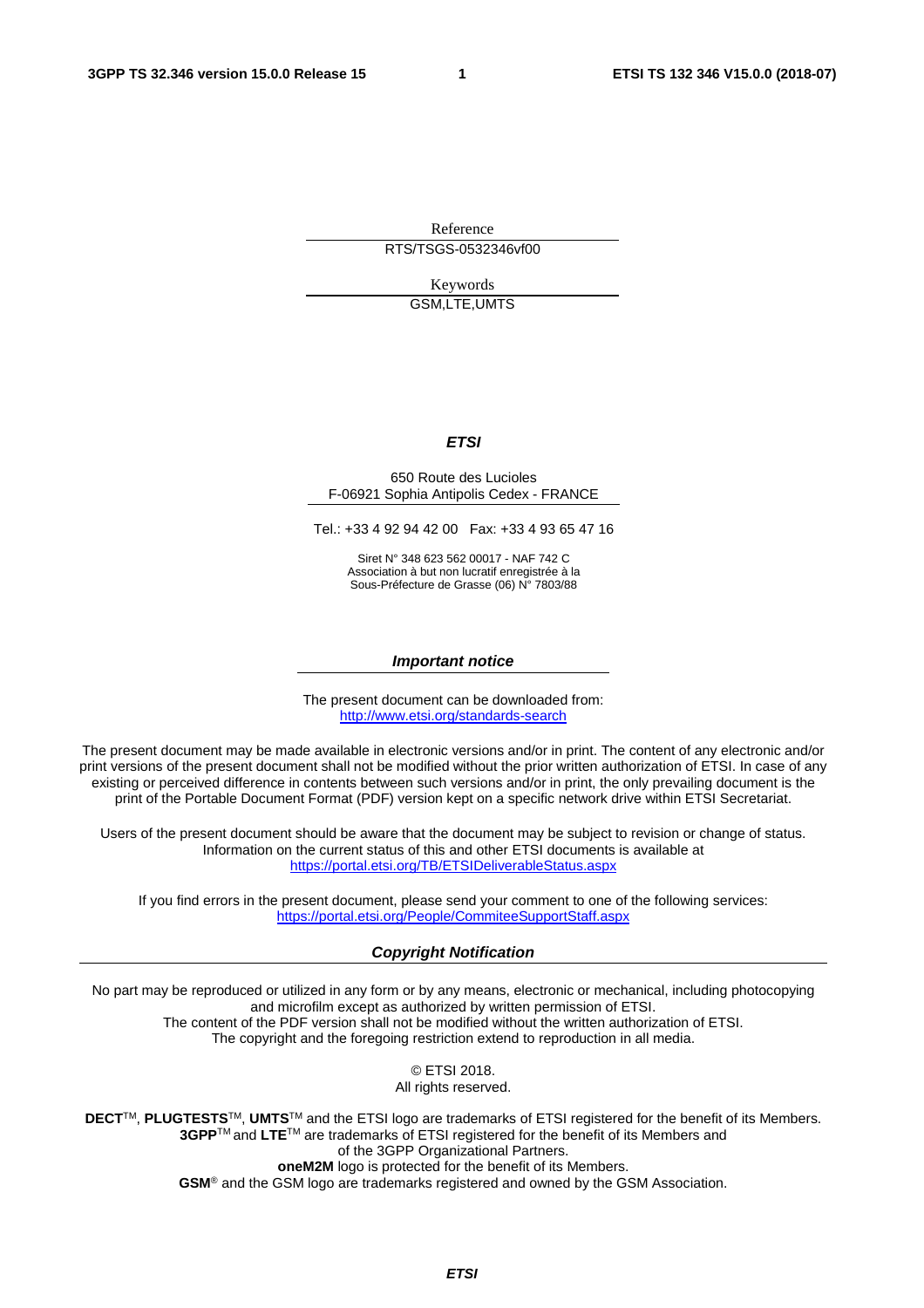## Intellectual Property Rights

#### Essential patents

IPRs essential or potentially essential to normative deliverables may have been declared to ETSI. The information pertaining to these essential IPRs, if any, is publicly available for **ETSI members and non-members**, and can be found in ETSI SR 000 314: *"Intellectual Property Rights (IPRs); Essential, or potentially Essential, IPRs notified to ETSI in respect of ETSI standards"*, which is available from the ETSI Secretariat. Latest updates are available on the ETSI Web server ([https://ipr.etsi.org/\)](https://ipr.etsi.org/).

Pursuant to the ETSI IPR Policy, no investigation, including IPR searches, has been carried out by ETSI. No guarantee can be given as to the existence of other IPRs not referenced in ETSI SR 000 314 (or the updates on the ETSI Web server) which are, or may be, or may become, essential to the present document.

#### **Trademarks**

The present document may include trademarks and/or tradenames which are asserted and/or registered by their owners. ETSI claims no ownership of these except for any which are indicated as being the property of ETSI, and conveys no right to use or reproduce any trademark and/or tradename. Mention of those trademarks in the present document does not constitute an endorsement by ETSI of products, services or organizations associated with those trademarks.

## Foreword

This Technical Specification (TS) has been produced by ETSI 3rd Generation Partnership Project (3GPP).

The present document may refer to technical specifications or reports using their 3GPP identities, UMTS identities or GSM identities. These should be interpreted as being references to the corresponding ETSI deliverables.

The cross reference between GSM, UMTS, 3GPP and ETSI identities can be found under [http://webapp.etsi.org/key/queryform.asp.](http://webapp.etsi.org/key/queryform.asp)

## Modal verbs terminology

In the present document "**shall**", "**shall not**", "**should**", "**should not**", "**may**", "**need not**", "**will**", "**will not**", "**can**" and "**cannot**" are to be interpreted as described in clause 3.2 of the [ETSI Drafting Rules](https://portal.etsi.org/Services/editHelp!/Howtostart/ETSIDraftingRules.aspx) (Verbal forms for the expression of provisions).

"**must**" and "**must not**" are **NOT** allowed in ETSI deliverables except when used in direct citation.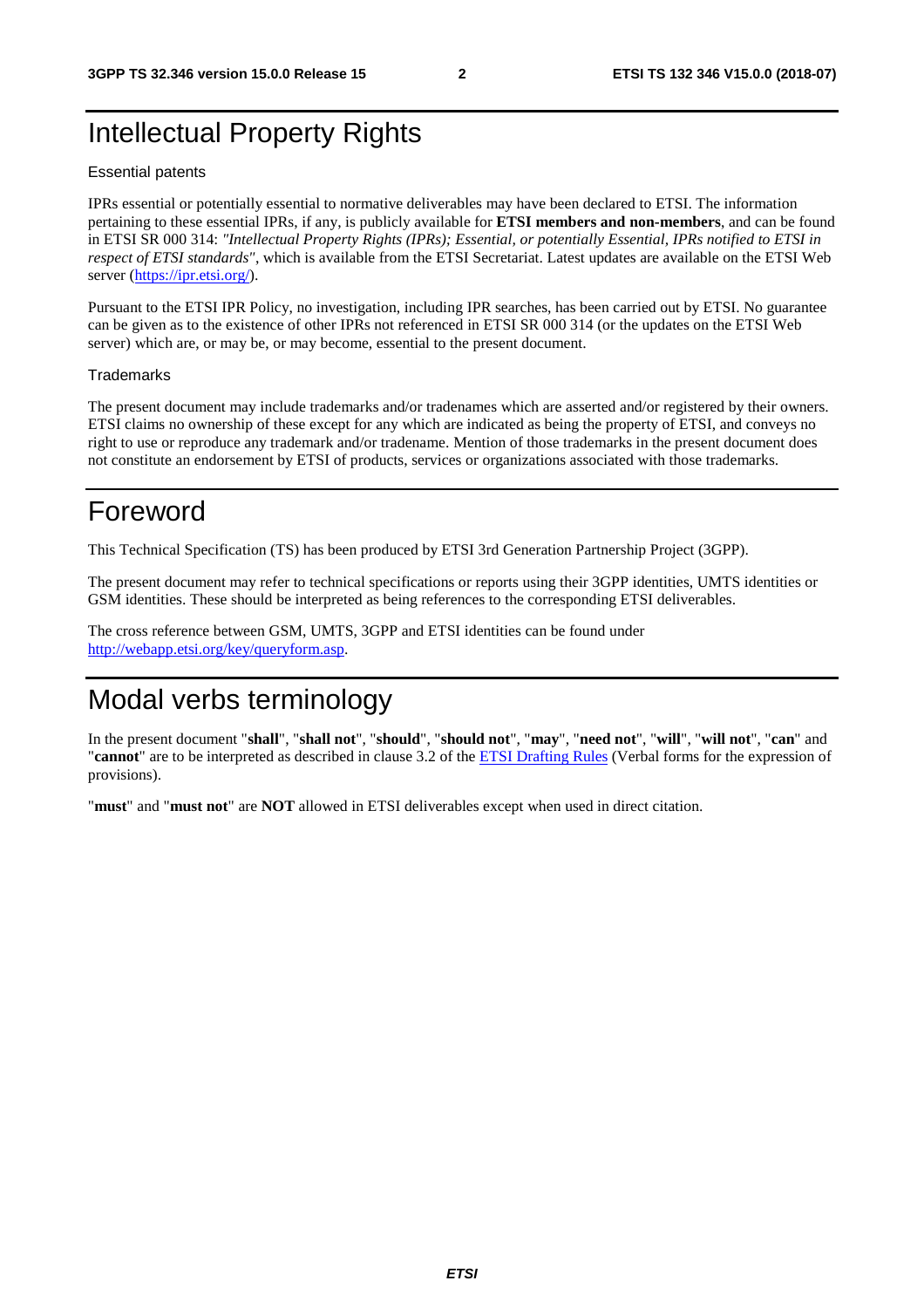## Contents

| 1            |                             |  |
|--------------|-----------------------------|--|
| 2            |                             |  |
| 3            |                             |  |
| 3.1<br>3.2   |                             |  |
| 4            |                             |  |
|              |                             |  |
|              | <b>Annex A (normative):</b> |  |
| A.1<br>A.1.1 |                             |  |
| A.1.2        |                             |  |
| A.1.3        |                             |  |
| A.1.4        |                             |  |
| A.1.5        |                             |  |
| A.1.5.1      |                             |  |
| A.2          |                             |  |
| A.2.1        |                             |  |
| A.2.2        |                             |  |
| A.2.3        |                             |  |
| A.3          |                             |  |
| A.3.1        |                             |  |
| A.3.2        |                             |  |
| A.3.3        |                             |  |
| A.3.4        |                             |  |
|              | <b>Annex B</b> (normative): |  |
|              |                             |  |
| <b>B.1.1</b> |                             |  |
| B.1.2        |                             |  |
| <b>B.1.3</b> |                             |  |
| B.2          |                             |  |
| B.3          |                             |  |
| <b>B.3.1</b> |                             |  |
| <b>B.3.2</b> |                             |  |
| <b>B.3.3</b> |                             |  |
| <b>B.3.4</b> |                             |  |
|              | <b>Annex C</b> (normative): |  |
| C.1          |                             |  |
| C.1.1        |                             |  |
| C.1.2        |                             |  |
| C.1.3        |                             |  |
| C.1.4        |                             |  |
| C.2          |                             |  |
|              |                             |  |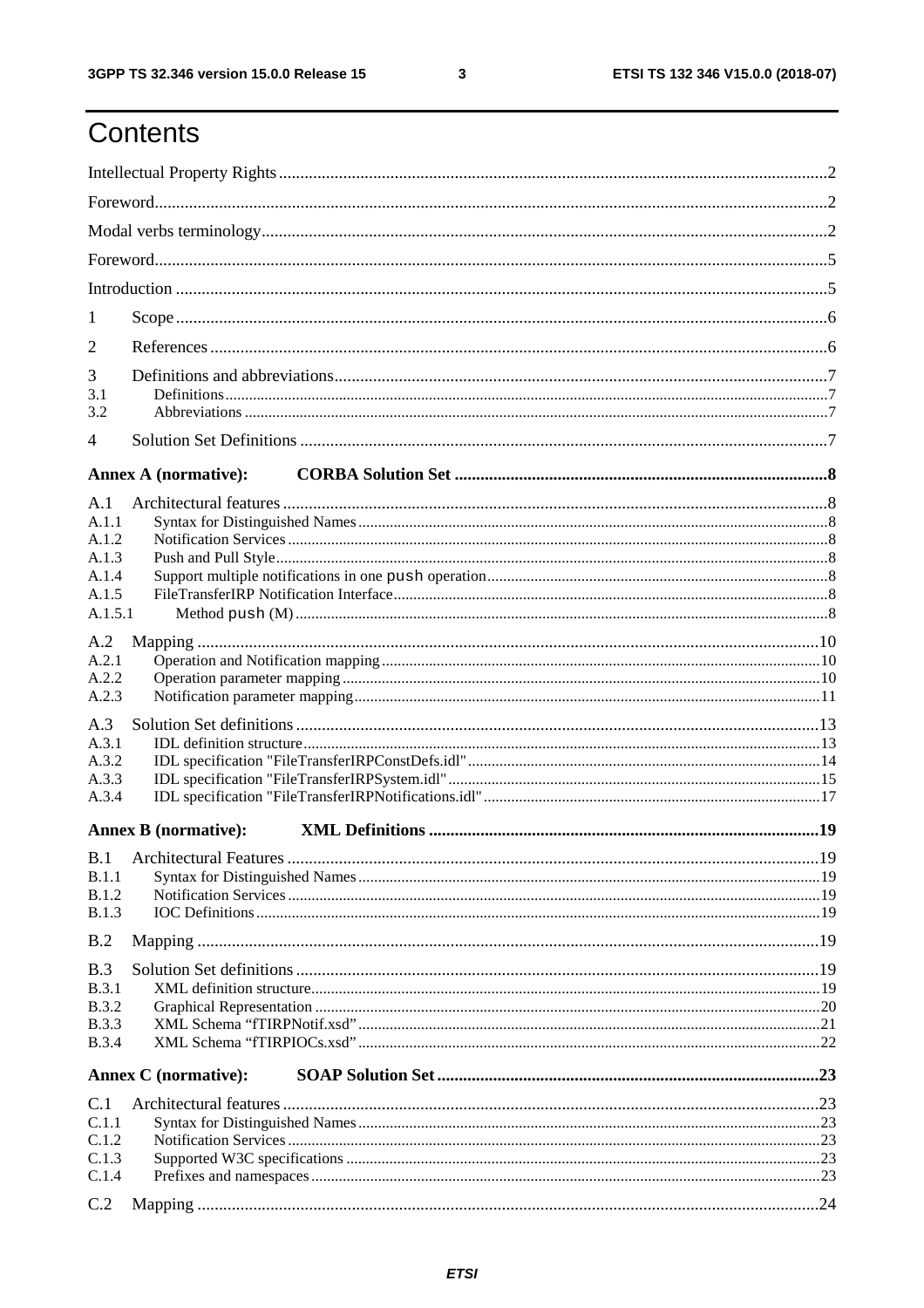$\overline{\mathbf{4}}$ 

| C.2.1     |  |
|-----------|--|
| C.2.2     |  |
| C.2.2.1   |  |
| C.2.2.1.1 |  |
| C.2.2.1.2 |  |
| C.2.2.1.3 |  |
| C.2.2.2   |  |
| C.2.2.2.1 |  |
| C.2.2.2.2 |  |
| C.2.2.2.3 |  |
| C.3       |  |
| C.3.1     |  |
| C.3.2     |  |
| C.3.3     |  |
|           |  |
|           |  |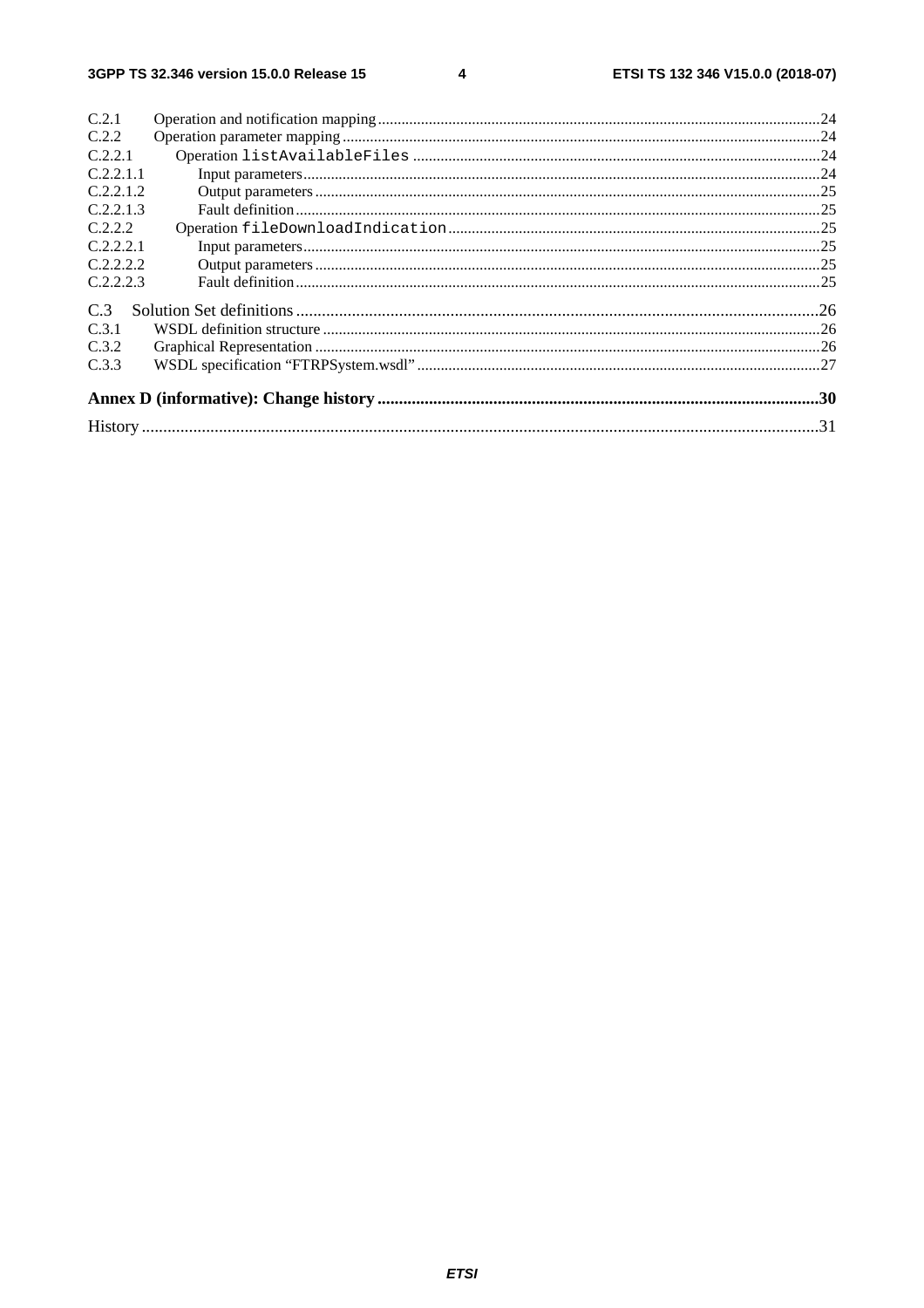Foreword

This Technical Specification (TS) has been produced by the 3<sup>rd</sup> Generation Partnership Project (3GPP).

The contents of the present document are subject to continuing work within the TSG and may change following formal TSG approval. Should the TSG modify the contents of the present document, it will be re-released by the TSG with an identifying change of release date and an increase in version number as follows:

Version x.y.z

where:

- x the first digit:
	- 1 presented to TSG for information;
	- 2 presented to TSG for approval;
	- 3 or greater indicates TSG approved document under change control.
- y the second digit is incremented for all changes of substance, i.e. technical enhancements, corrections, updates, etc.
- z the third digit is incremented when editorial only changes have been incorporated in the document.

## Introduction

The present document is part of a TS-family covering the 3rd Generation Partnership Project; Technical Specification Group Services and System Aspects; Telecommunication management, as identified below:

- 32.341: "File Transfer (FT) Integration Reference Point (IRP): Requirements"
- 32.342: "File Transfer (FT) Integration Reference Point (IRP): Information Service (IS)"

#### **32.346: "File Transfer (FT) Integration Reference Point (IRP): Solution Set (SS) definitions"**

The present document is part of a TS-family which describe the requirements and information model necessary for the Telecommunication Management (TM) of 3G systems. The TM principles and TM architecture are specified in 3GPP TS 32.101 [1] and 3GPP TS 32.102 [2].

Network Elements (NEs) under management, element managers as well as network managers generate various management information stored in file format. This IRP is addressing how these files are exchanged through Itf-N as well as certain aspects of file management and maintenance. It is anticipated that management functions (e.g. PM, Call Trace, CM) make reuse of capabilities provided by this File Transfer IRP.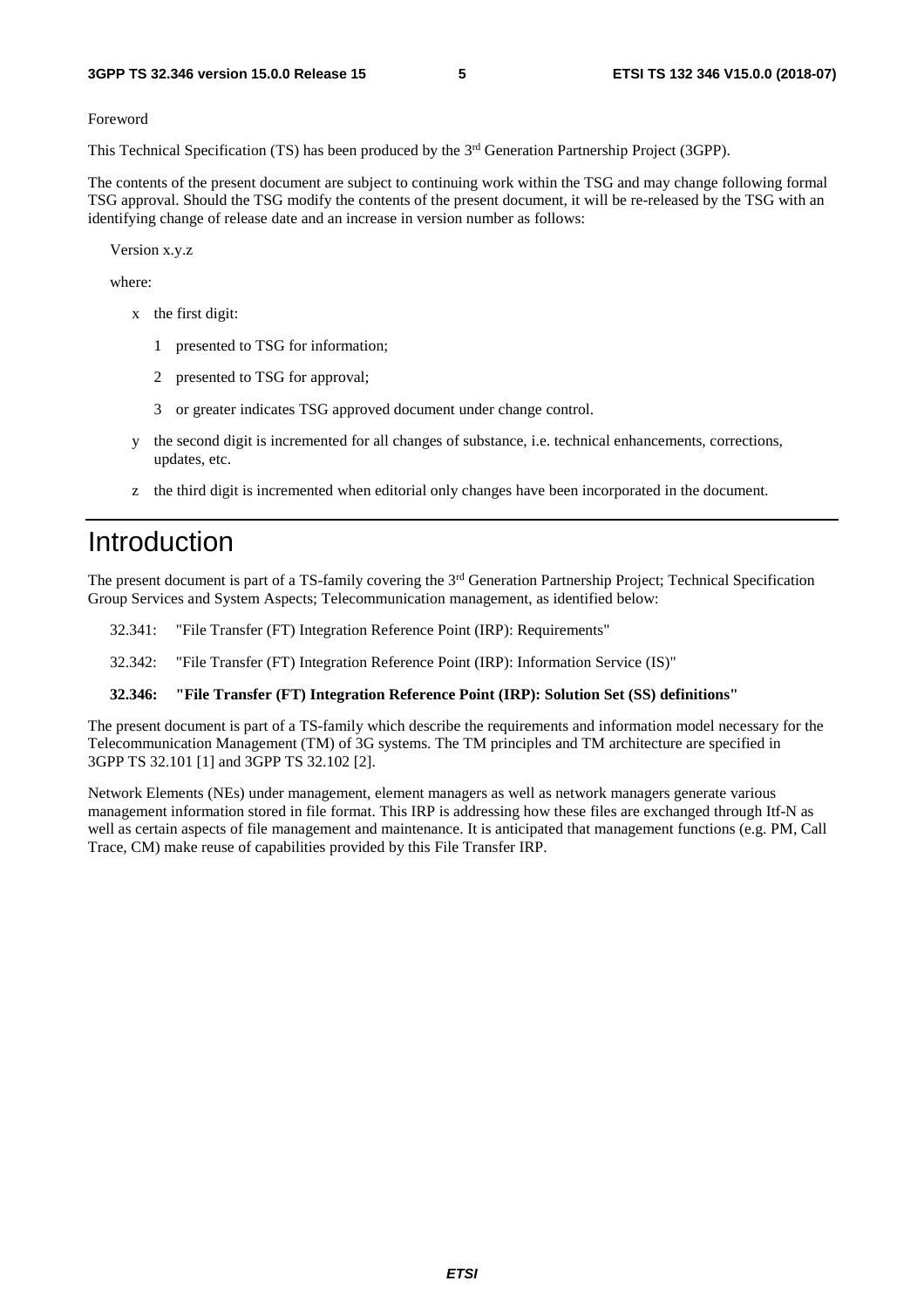### 1 Scope

The present document contains the Solution Sets for the IRP whose semantics are specified in File Transfer IRP: Information Service (3GPP TS 32.342 [15]).

This Solution Set specification is related to 3GPP TS 32.342 V14.0.X [15].

## 2 References

The following documents contain provisions which, through reference in this text, constitute provisions of the present document.

- References are either specific (identified by date of publication, edition number, version number, etc.) non-specific.
- For a specific reference, subsequent revisions do not apply.
- For a non-specific reference, the latest version applies. In the case of a reference to a 3GPP document (including a GSM document), a non-specific reference implicitly refers to the latest version of that document *in the same Release as the present document*.
- [1] 3GPP TS 32.101: "Telecommunication management; Principles and high level requirements".
- [2] 3GPP TS 32.102: "Telecommunication management; Architecture".
- [3] 3GPP TS 32.341: "Telecommunication management; File Transfer (FT) Integration Reference Point (IRP): Requirements ".
- [4] 3GPP TS 32.311: "Telecommunication management; Generic Integration Reference Point (IRP) management; Requirements".
- [5] 3GPP TS 32.306: "Telecommunication management; Configuration Management (CM); Notification Integration Reference Point (IRP): Solution Set (SS) definitions".
- [6] 3GPP TS 32.300: "Telecommunication management; Configuration Management (CM); Name convention for Managed Objects".
- [7] 3GPP TS 32.312: "Telecommunication management; Generic Integration Reference Point (IRP) management; Information Service (IS)".
- [8] 3GPP TS 32.316: "Telecommunication management; Generic Integration Reference Point (IRP) management; Solution Set (SS) definitions".
- [9] 3GPP TS 32.150: "Telecommunication management; Integration Reference Point (IRP) Concept and definitions".
- [10] OMG TC Document telecom/98-11-01: "OMG Notification Service". <http://www.omg.org/technology/documents/>
- [11] W3C SOAP 1.1 specification [\(http://www.w3.org/TR/2000/NOTE-SOAP-20000508/](http://www.w3.org/TR/2000/NOTE-SOAP-20000508/))
- [12] W3C XPath 1.0 specification ([http://www.w3.org/TR/1999/REC-xpath-19991116\)](http://www.w3.org/TR/1999/REC-xpath-19991116)
- [13] W3C WSDL 1.1 specification (<http://www.w3.org/TR/2001/NOTE-wsdl-20010315>)
- [14] W3C SOAP 1.2 specification [\(http://www.w3.org/TR/soap12-part1/](http://www.w3.org/TR/soap12-part1/))
- [15] 3GPP TS 32.342: "Telecommunication management; File Transfer (FT) Integration Reference Point (IRP): Information Service (IS)".
- [16] 3GPP TS 32.336: "Telecommunication management; Notification Log (NL) Integration Reference Point (IRP): Solution Set (SS) definitions".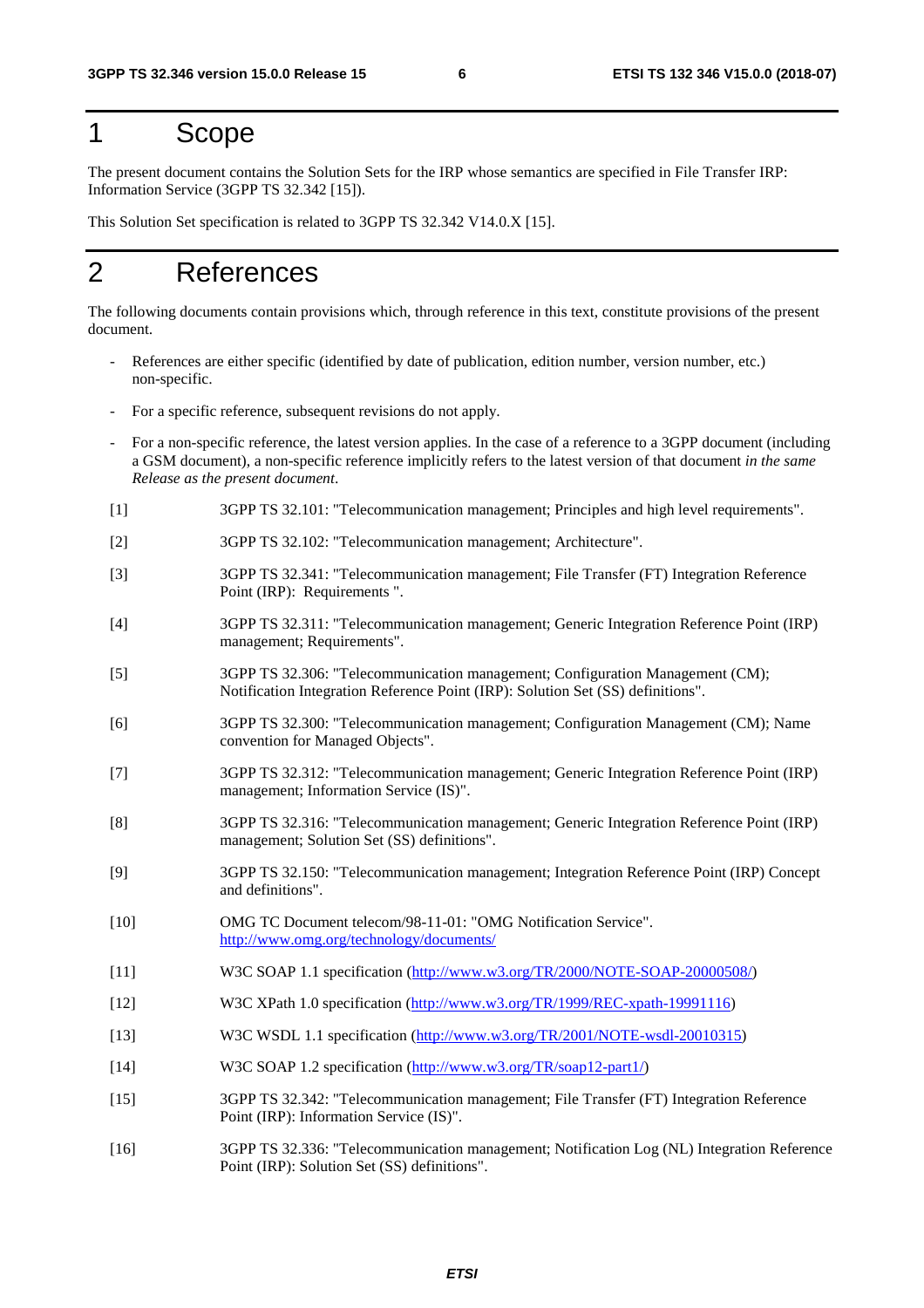[17] 3GPP TS 32.331: "Telecommunication management; Notification Log (NL) Integration Reference Point (IRP): Requirements".

## 3 Definitions and abbreviations

#### 3.1 Definitions

For the purposes of the present document, the terms and definitions given in 3GPP TS 32.101 [1], 3GPP TS 32.102 [2], 3GPP TS 32.150 [9], 3GPP TS 32.331 [17] and 3GPP TS 32.341 [3] and the following apply:

**IRP document version number string (or "IRPVersion"):** See 3GPP TS 32.311 [4].

#### 3.2 Abbreviations

For the purposes of the present document, the following abbreviations apply:

| CM           | <b>Configuration Management</b>           |
|--------------|-------------------------------------------|
| <b>CORBA</b> | Common Object Request Broker Architecture |
| DN           | Distinguished Name                        |
| FT           | File Transfer                             |
| <b>FTIRP</b> | File Transfer IRP                         |
| IDL          | <b>Interface Definition Language</b>      |
| <b>IRP</b>   | <b>Integration Reference Point</b>        |
| IS.          | <b>Information Service</b>                |
| <b>NE</b>    | Network Element                           |
| NL           | Notification Log                          |
| <b>NRM</b>   | <b>Network Resource Model</b>             |
| OMG          | <b>Object Management Group</b>            |
| <b>PM</b>    | Performance Management                    |
| SS           | Solution Set                              |
| <b>UML</b>   | Unified Modelling Language                |
| <b>WSDL</b>  | Web Service Description Language          |
| XML          | eXtensible Markup Language                |
|              |                                           |

## 4 Solution Set Definitions

This specification defines the following 3GPP FT IRP Solution Set Definitions:

Annex A provides the CORBA Solution Set. Annex B provides the XML Definitions. Annex C provides the SOAP Solution Set.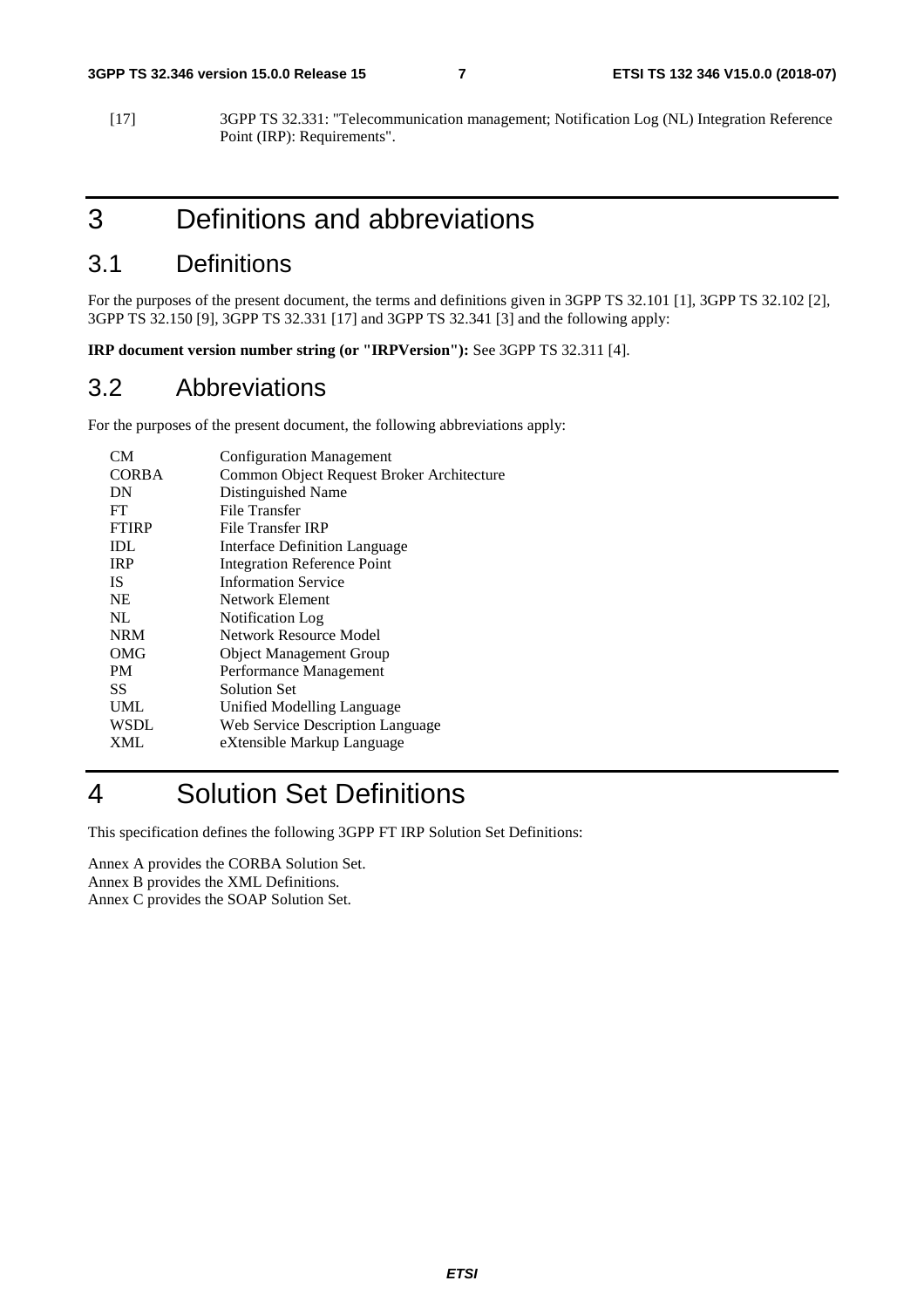## Annex A (normative): CORBA Solution Set

This annex contains the CORBA Solution Set for the IRP whose semantics is specified in FT IRP: Information Service (3GPP TS 32.342 [15]).

## A.1 Architectural features

The overall architectural feature of FT IRP is specified in 3GPP TS 32.341 [3].

This clause specifies features that are specific to the CORBA SS.

## A.1.1 Syntax for Distinguished Names

The syntax of a Distinguished Name is defined in 3GPP TS 32.300 [6].

### A.1.2 Notification Services

In implementations of CORBA SS, IRPAgent conveys FT Information to IRPManager via OMG Notification Service (OMG Notification Service [10]).

A necessary and sufficient sub set of OMG Notification Services shall be used to support FileTransferIRPNotifications notifications as specified in 3GPP TS 32.342 [15].

## A.1.3 Push and Pull Style

OMG Notification Service defines two styles of interaction. One is called push style. In this style, IRPAgent pushes notifications to IRPManager as soon as they are available. The other is called pull style. In this style, IRPAgent keeps the notifications till IRPManager requests for them.

This CORBA SS specifies that support of Push style is Mandatory (M) and that support of Pull style is Optional (O).

### A.1.4 Support multiple notifications in one push operation

For efficiency reasons, IRPAgent may send multiple notifications using one single push operation. To pack multiple notifications into one push operation, IRPAgent may wait and not invoke the push operation as soon as notifications are available. To avoid IRPAgent to wait for an extended period of time that is objectionable to IRPManager, IRPAgent shall implement an IRPAgent wide timer configurable by administrator. On expiration of this timer, IRPAgent shall invoke push if there is at least one notification to be conveyed to IRPManager. This timer is re-started after each push invocation.

## A.1.5 FileTransferIRP Notification Interface

OMG CORBA Notification push operation is used to realise the notification of FileTransferIRP Notifications. All the notifications in this interface are implemented using this push\_structured\_event method.

### A.1.5.1 Method push (M)

```
module CosNotifyComm { 
… 
 Interface SequencePushConsumer : NotifyPublish { 
   void push_structured_events( 
         in CosNotification::EventBatch notifications) 
         raises( CosEventComm::Disconnected); 
  … 
 }; // SequencePushConsumer 
  … 
}; // CosNotifyComm
```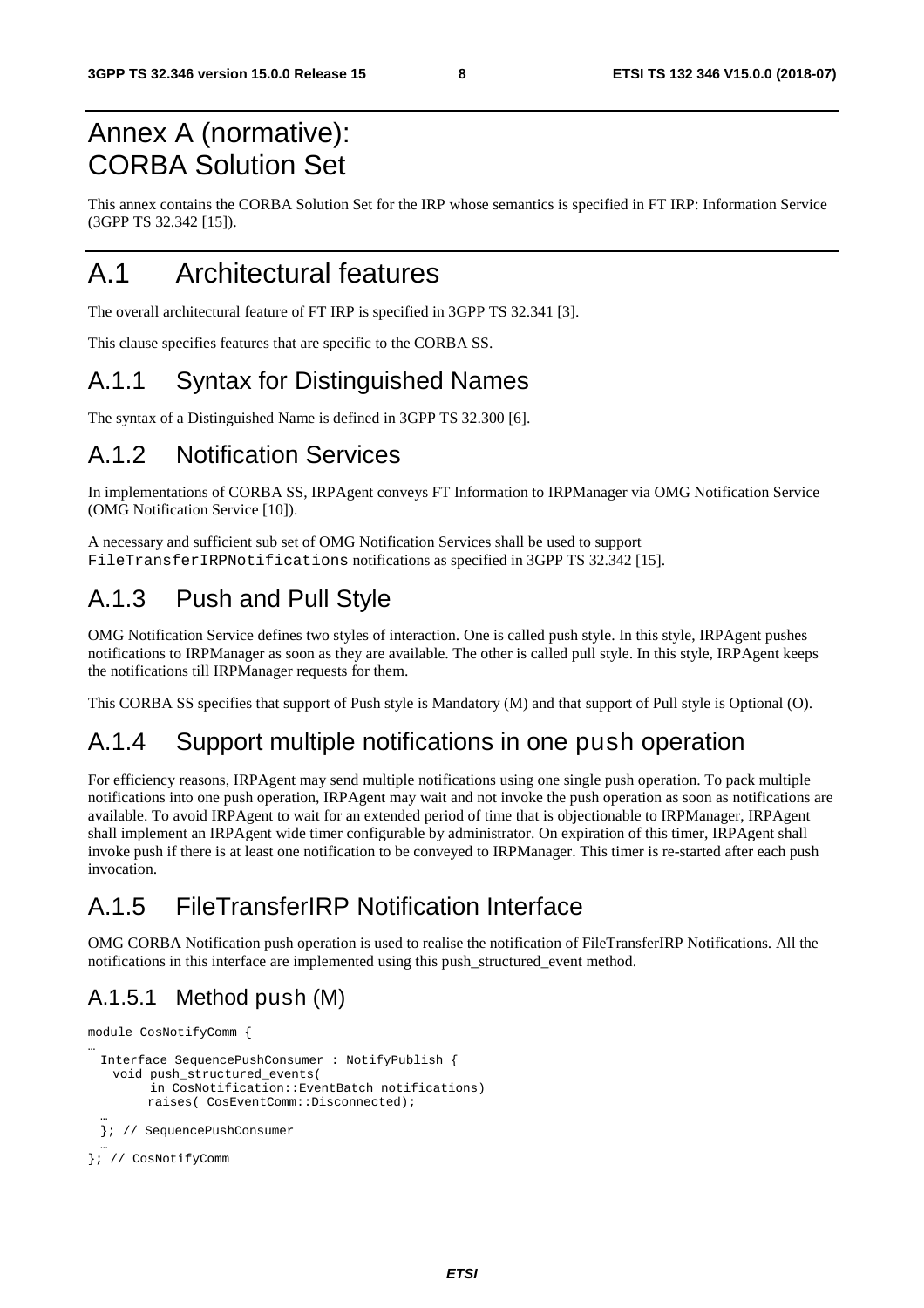- NOTE 1: The push\_structured\_events method takes an input parameter of type EventBatch as defined in the OMG CosNotification module (OMG Notification Service [10]). This data type is the same as a sequence of Structured Events. Upon invocation, this parameter will contain a sequence of Structured Events being delivered to IRPManager by IRPAgent to which it is connected.
- NOTE 2: The maximum number of events that will be transmitted within a single invocation of this operation is controlled by IRPAgent wide configuration parameter.
- NOTE 3: The amount of time the supplier (IRPAgent) of a sequence of Structured Events will accumulate individual events into the sequence before invoking this operation is controlled by IRPAgent wide configuration parameter as well.
- NOTE 4: IRPAgent may push EventBatch with only one Structured Event.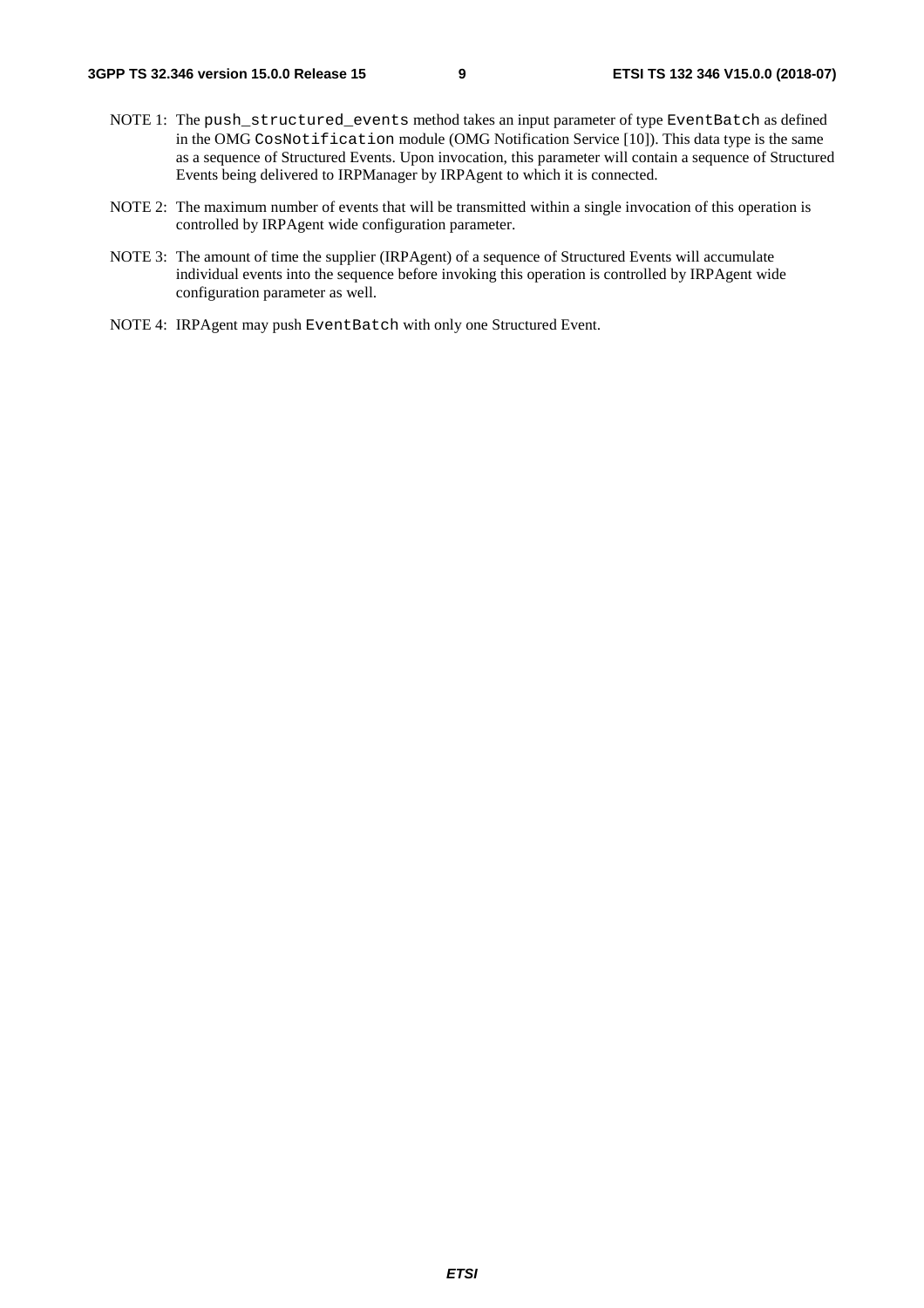## A.2 Mapping

## A.2.1 Operation and Notification mapping

FileTransferIRP: IS 3GPP TS 32.342 [15] defines semantics of operation and notification visible across the FileTransferIRP. Table A.2.1 indicates mapping of these operations and notifications to their equivalents defined in this SS.

**Table A.2.1: Mapping from IS Operations and Notification to SS equivalents** 

| IS Operations/ notification 3GPP TS 32.342 [15] | <b>SS Method</b>                                                                                       | <b>Qualifier</b> |
|-------------------------------------------------|--------------------------------------------------------------------------------------------------------|------------------|
| <b>listAvailableFiles</b>                       | list available files                                                                                   | М                |
| <b>IfileDownloadIndication</b>                  | file_download_indication                                                                               |                  |
| getIRPVersion (see note)                        | get_file_transfer_irp_versions                                                                         | м                |
| getOperationProfile (see note)                  | get_file_transfer_irp_operations_profile                                                               |                  |
| getNotificationProfile (see note)               | get_file_transfer_irp_notifications_profile                                                            |                  |
| notifyFileReady                                 | push_structured_events (see subclause A.1.5)                                                           | М                |
| notifyFilePreparationError                      | push_structured_events (see subclause A.1.5)                                                           | М                |
| NOTE:                                           | This operation is of ManagedGenericIRP IOC specified in 3GPP TS 32.312 [7]. The FileTransferIRP IOC of |                  |
| 3GPP TS 32.342 [15] inherits from it.           |                                                                                                        |                  |

## A.2.2 Operation parameter mapping

The FileTransferIRP: IS 3GPP TS 32.342 [15] defines semantics of parameters carried in operations across the FileTransferIRP. The following tables indicate the mapping of these parameters, as per operation, to their equivalents defined in this SS.

| <b>IS Operation parameter</b> | <b>SS Method parameter</b>                                                  | <b>Qualifier</b> |
|-------------------------------|-----------------------------------------------------------------------------|------------------|
| <b>ImanagementDataType</b>    | short management_data_type                                                  | м                |
| beginTime                     | FileTransferIRPConstDefs::UTCTime begin_time                                | м                |
| lendTime                      | FileTransferIRPConstDefs::UTCTime end_time                                  | М                |
| <b>IfileInfoList</b>          | FileTransferIRPConstDefs::FileInfoList file_info_list                       | м                |
| status                        | Return value of type FileTransferIRPConstDefs::Result                       | М                |
|                               | Exception:                                                                  |                  |
|                               | ListAvailableFiles, InvalidTimes, ManagedGenericIRPSystem::InvalidParameter |                  |

#### **Table A.2.2.1: Mapping from IS listAvailableFiles parameters to SS equivalents**

#### **Table A.2.2.2: Mapping from IS fileDownloadIndication parameters to SS equivalents**

| <b>IS Operation parameter</b> | <b>SS Method parameter</b>                                          | Qualifier |
|-------------------------------|---------------------------------------------------------------------|-----------|
| fileInfoList                  | FileTransferIRPConstDefs::FileInfoList file info list               |           |
| <b>Istatus</b>                | Return value of type FileTransferIRPConstDefs::Result<br>Exception: |           |
|                               | FileDownloadIndication, InvalidFileInfoList,                        |           |
|                               | ManagedGenericlRPSystem:OperationNotSupported                       |           |

#### **Table A.2.2.3: Mapping from IS getIRPVersion parameters to SS equivalents**

| <b>IS Operation parameter</b> | <b>SS Method parameter</b>                                               | Qualifier |
|-------------------------------|--------------------------------------------------------------------------|-----------|
| <b>IversionNumberSet</b>      | <b>Return value of type ManagedGenericIRPConstDefs::VersionNumberSet</b> | M         |
| <b>Istatus</b>                | Exception:                                                               |           |
|                               | <b>IGetFileTransferIRPVersions</b>                                       |           |

#### **Table A.2.2.4: Mapping from IS getOperationProfile parameters to SS equivalents**

| <b>IS Operation parameter</b> | <b>SS Method parameter</b>                                  | Qualifier |
|-------------------------------|-------------------------------------------------------------|-----------|
| <b>IRPVersion</b>             | ManagedGenericlRPConstDefs:: VersionNumber irp version      |           |
| operationNameProfile,         | Return value of type ManagedGenericIRPConstDefs::MethodList |           |
| loperationParameterProfile    |                                                             |           |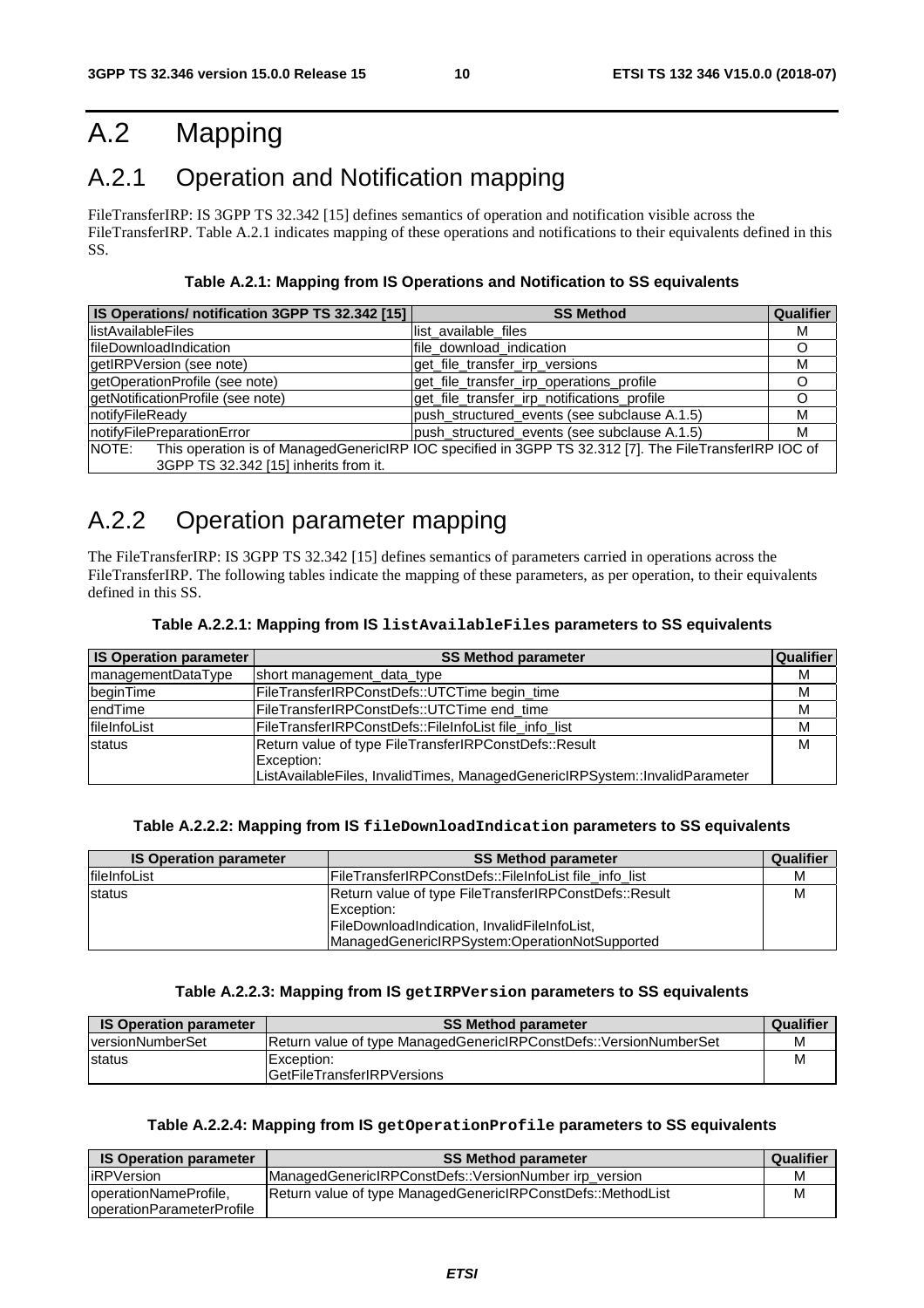| <b>Istatus</b> | Exception:                                      | M |
|----------------|-------------------------------------------------|---|
|                | GetFileTransferIRPOperationsProfile,            |   |
|                | ManagedGenericlRPSystem::OperationNotSupported, |   |
|                | IManagedGenericIRPSystem::InvalidParameter      |   |

#### **Table A.2.2.5: Mapping from IS getNotificationProfile parameters to SS equivalents**

| <b>IS Operation parameter</b>                              | <b>SS Method parameter</b>                                                                                                                             | Qualifier |
|------------------------------------------------------------|--------------------------------------------------------------------------------------------------------------------------------------------------------|-----------|
| <b>IRPVersion</b>                                          | ManagedGenericIRPConstDefs::VersionNumber irp_version                                                                                                  | М         |
| InotificationNameProfile,<br>InotificationParameterProfile | Return value of type ManagedGenericIRPConstDefs::MethodList                                                                                            | м         |
| <b>status</b>                                              | Exception:<br>GetFileTransferIRPNotificationsProfile,<br> ManagedGenericlRPSystem::OperationNotSupported,<br>ManagedGenericlRPSystem::InvalidParameter | М         |

## A.2.3 Notification parameter mapping

The FileTransferIRP: IS 3GPP TS 32.342 [15] defines semantics of parameters carried in notifications. The following table indicates the mapping of these parameters to their OMG CORBA Structured Event (defined in OMG Notification Service [10]) equivalents. The composition of OMG Structured Event, as defined in the OMG Notification Service [10], is:

```
Header 
        Fixed Header 
             domain_name 
              type_name 
              event_name 
        Variable Header 
Body 
        filterable_body_fields 
        remaining_body
```
The following tables list all OMG Structured Event attributes in the second column. The first column identifies the FileTransferIRP: IS 3GPP TS 32.342 [15] defined notification parameters.

#### **Table A.2.3.1: Mapping for** notifyFileReady

| <b>IS Parameters</b>                          | <b>OMG CORBA</b><br><b>Structured Event</b><br>attribute | Qualifier | <b>Comment</b>                                                                                                                                                                                                                              |
|-----------------------------------------------|----------------------------------------------------------|-----------|---------------------------------------------------------------------------------------------------------------------------------------------------------------------------------------------------------------------------------------------|
| There is no<br>corresponding IS<br>attribute. | domain_name                                              | M         | It carries the IRP document version number string. See<br>subclause 3.1.<br>It indicates the syntax and semantics of the Structured Event<br>as defined by the present document.                                                            |
| notificationType                              | type name                                                | М         | This is the ET_FILE_READY of module of<br>FileTransferIRPNotifDefs.                                                                                                                                                                         |
| There is no<br>corresponding IS<br>attribute. | event name                                               | м         | It carries no information.                                                                                                                                                                                                                  |
| There is no<br>corresponding IS<br>attribute. | Variable Header                                          |           |                                                                                                                                                                                                                                             |
| objectClass,<br>objectInstance                | One NV pair of<br>filterable_body_fields                 | м         | NV stands for name-value pair. Order arrangement of NV pairs<br>is not significant. The name of NV-pair is always encoded in<br>string.<br>Name of this NV pair is the MANAGED_OBJECT_INSTANCE<br>of interface AttributeNameValue of module |
|                                               |                                                          |           | NotificationIRPConstDefs.<br>Value of NV pair is a string. See corresponding table in<br>Notification IRP: CORBA SS (3GPP TS 32.306 [5]).                                                                                                   |
| notificationId                                | One NV pair of<br>remaining_body                         | M         | Name of NV pair is the NOTIFICATION_ID of interface<br>AttributeNameValue of module NotificationIRPConstDefs.                                                                                                                               |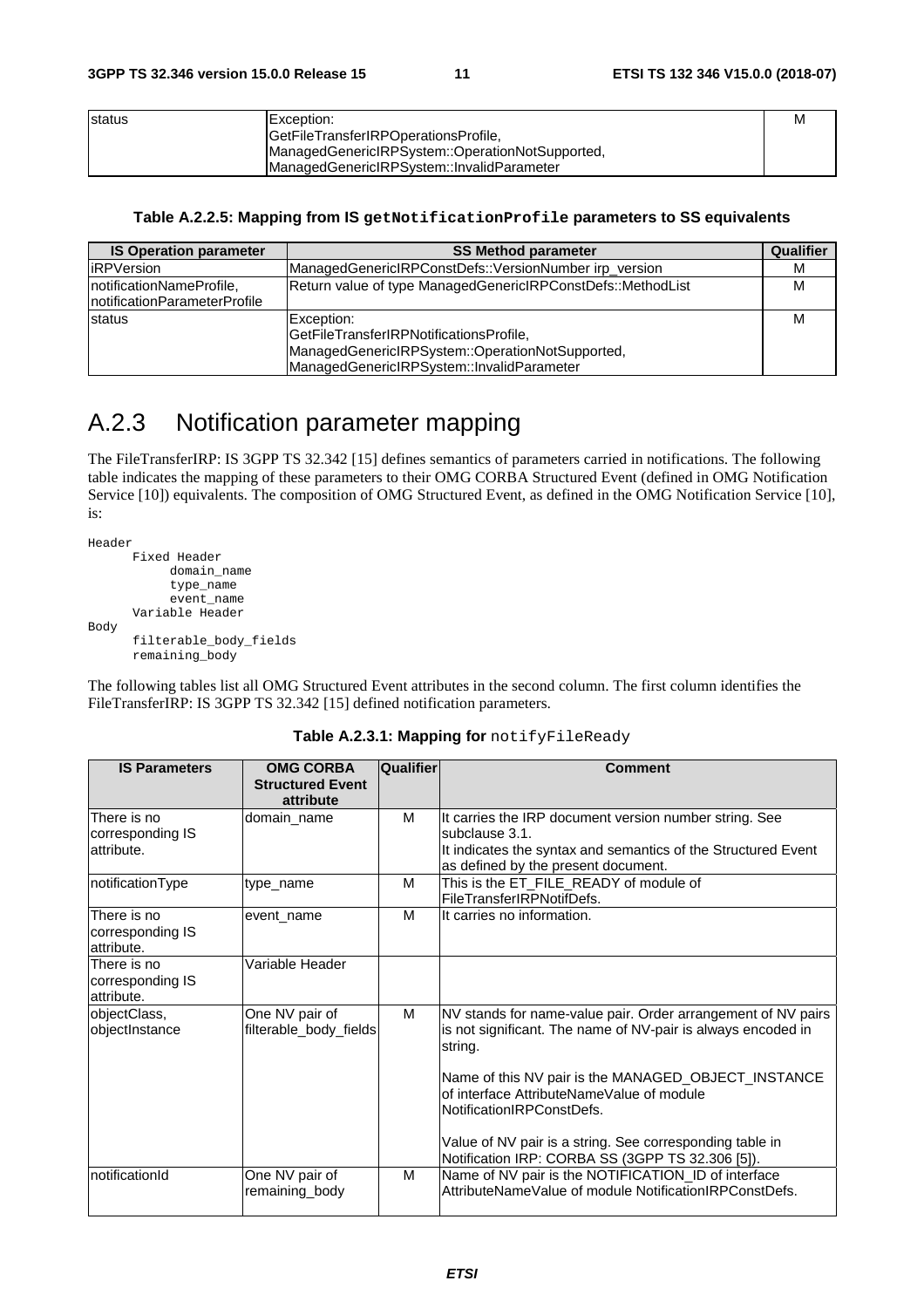| <b>IS Parameters</b> | <b>OMG CORBA</b><br><b>Structured Event</b> | Qualifier | <b>Comment</b>                                           |
|----------------------|---------------------------------------------|-----------|----------------------------------------------------------|
|                      | attribute                                   |           |                                                          |
|                      |                                             |           | Value of NV pair is a long. See corresponding table in   |
|                      |                                             |           | Notification IRP: CORBA SS (3GPP TS 32.306 [5]).         |
| eventTime            | One NV pair of                              | м         | Name of NV pair is the EVENT_TIME of interface           |
|                      | filterable_body_fields                      |           | AttributeNameValue of module NotificationIRPConstDefs.   |
|                      |                                             |           | Value of NV pair is IRPTime. See corresponding table in  |
|                      |                                             |           | Notification IRP: CORBA SS (3GPP TS 32.306 [5]).         |
| systemDN             | One NV pair of                              | м         | Name of NV pair is the SYSTEM_DN of interface            |
|                      | filterable_body_fields                      |           | AttributeNameValue of module NotificationIRPConstDefs.   |
|                      |                                             |           | Value of NV pair is a string. See corresponding table in |
|                      |                                             |           | Notification IRP: CORBA SS (3GPP TS 32.306 [5]).         |
| fileInfoList         | One NV pair of                              | м         | Name of NV pair is the FILE_INFO_LIST of interface       |
|                      | remaining_body                              |           | NotifyFileReady of module FileTransferIRPNotifications.  |
|                      |                                             |           | Value of NV pair is FileInfoList of module               |
|                      |                                             |           | FileTransferIRPConstDefs.                                |
| additionalText       | One NV pair of                              | $\circ$   | Name of NV pair is the ADDITIONAL_TEXT interface         |
|                      | remaining_body                              |           | NotifyFileReady of module FileTransferIRPNotifications.  |
|                      |                                             |           | Value of NV pair is a string.                            |

**Table A.2.3.2: Mapping for** notifyFilePreparationError

| <b>IS Parameters</b>                          | <b>OMG CORBA</b>                         | Qualifier               | <b>Comment</b>                                                                                                                                                                                                                              |
|-----------------------------------------------|------------------------------------------|-------------------------|---------------------------------------------------------------------------------------------------------------------------------------------------------------------------------------------------------------------------------------------|
|                                               | <b>Structured Event</b>                  |                         |                                                                                                                                                                                                                                             |
|                                               | attribute                                |                         |                                                                                                                                                                                                                                             |
| There is no<br>corresponding IS<br>attribute. | domain_name                              | M                       | It carries the IRP document version number string. See<br>subclause 3.1.<br>It indicates the syntax and semantics of the Structured Event<br>as defined by the present document.                                                            |
| notificationType                              | Type_name                                | M                       | This is the ET_FILE_PREPARATION_ERROR of module of<br>FileTransferIRPNotifDefs.                                                                                                                                                             |
| There is no<br>corresponding IS<br>attribute. | event_name                               | M                       | It carries no information.                                                                                                                                                                                                                  |
| There is no<br>corresponding IS<br>attribute. | Variable Header                          |                         |                                                                                                                                                                                                                                             |
| objectClass,<br>objectInstance                | One NV pair of<br>filterable_body_fields | M                       | NV stands for name-value pair. Order arrangement of NV pairs<br>is not significant. The name of NV-pair is always encoded in<br>string.<br>Name of this NV pair is the MANAGED_OBJECT_INSTANCE<br>of interface AttributeNameValue of module |
|                                               |                                          |                         | NotificationIRPConstDefs.<br>Value of NV pair is a string. See corresponding table in<br>Notification IRP: CORBA SS (3GPP TS 32.306 [5]).                                                                                                   |
| notificationId                                | One NV pair of<br>remaining_body         | M                       | Name of NV pair is the NOTIFICATION_ID of interface<br>AttributeNameValue of module NotificationIRPConstDefs.<br>Value of NV pair is a long. See corresponding table in<br>Notification IRP: CORBA SS (3GPP TS 32.306 [5]).                 |
| eventTime                                     | One NV pair of<br>filterable_body_fields | $\overline{\mathsf{M}}$ | Name of NV pair is the EVENT_TIME of interface<br>AttributeNameValue of module NotificationIRPConstDefs.<br>Value of NV pair is IRPTime. See corresponding table in<br>Notification IRP: CORBA SS (3GPP TS 32.306 [5]).                     |
| systemDN                                      | One NV pair of<br>filterable_body_fields | M                       | Name of NV pair is the SYSTEM_DN of interface<br>AttributeNameValue of module NotificationIRPConstDefs.<br>Value of NV pair is a string. See corresponding table in<br>Notification IRP: CORBA SS (3GPP TS 32.306 [5]).                     |

*ETSI*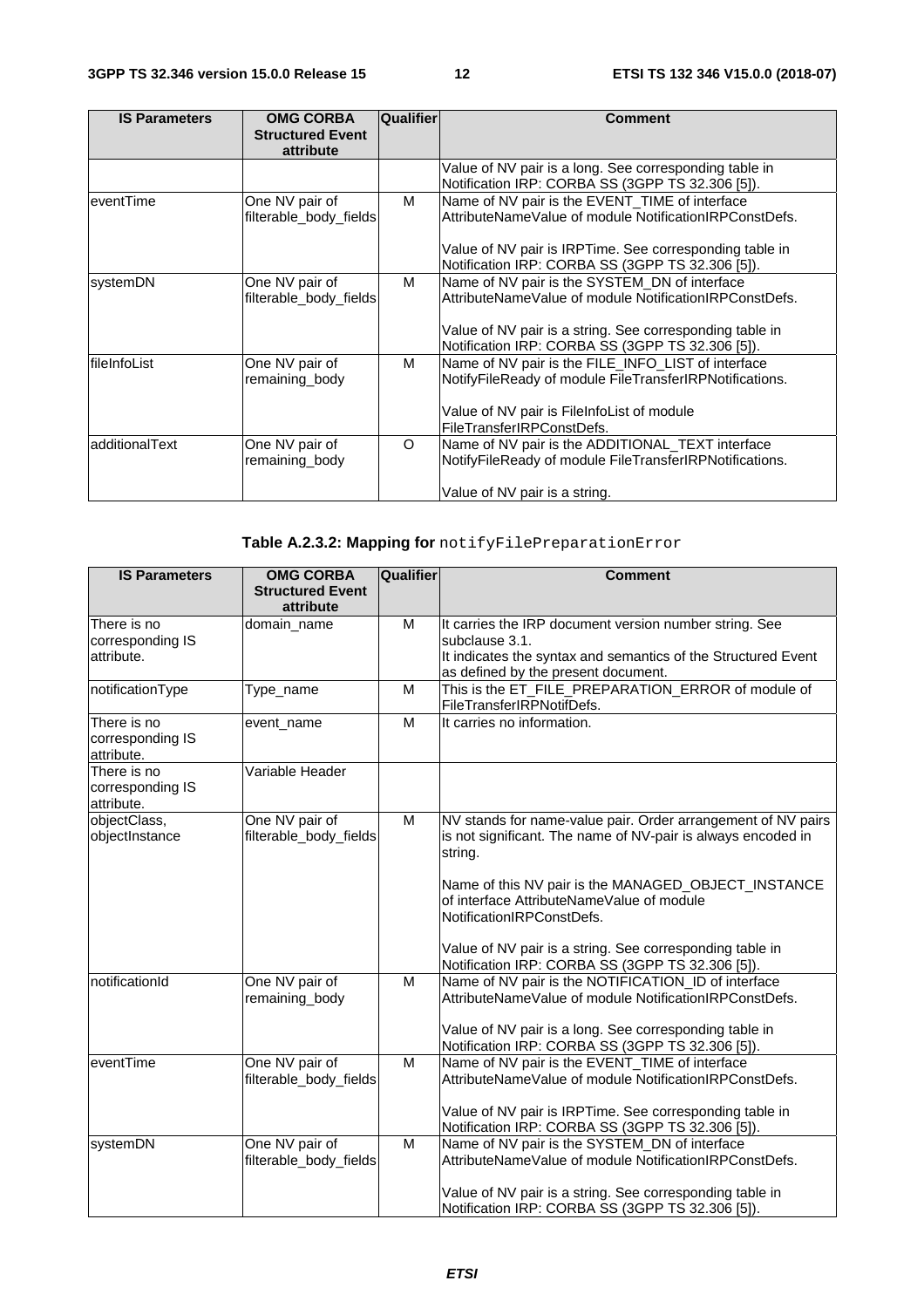| <b>IS Parameters</b> | <b>OMG CORBA</b><br><b>Structured Event</b><br>attribute | <b>Qualifier</b> | <b>Comment</b>                                                                                                                                                                                         |
|----------------------|----------------------------------------------------------|------------------|--------------------------------------------------------------------------------------------------------------------------------------------------------------------------------------------------------|
| fileInfoList         | One NV pair of<br>remaining_body                         | м                | Name of NV pair is the FILE_INFO_LIST of interface<br>NotifyFilePreparationError of module<br>FileTransferIRPNotifications.<br>Value of NV pair is FileInfoList of module<br>FileTransferIRPConstDefs. |
| reason               | One NV pair of<br>remaining body                         | м                | Name of NV pair is the REASON of interface<br>NotifyFilePreparationError of module<br>FileTransferIRPNotifications.<br>Value of NV pair is a string.                                                   |
| ladditionalText      | One NV pair of<br>remaining body                         | $\circ$          | Name of NV pair is the ADDITIONAL_TEXT of interface<br>NotifyFilePreparationError of module<br>FileTransferIRPNotifications.<br>Value of NV pair is a string.                                          |

## A.3 Solution Set definitions

## A.3.1 IDL definition structure

Clause A.3.2 defines the constants and types used by the FT IRP.

Clause A.3.3 defines the operations which are performed by the FT IRP agent.

Clause A.3.4 defines the notifications which are emitted by the FT IRP agent.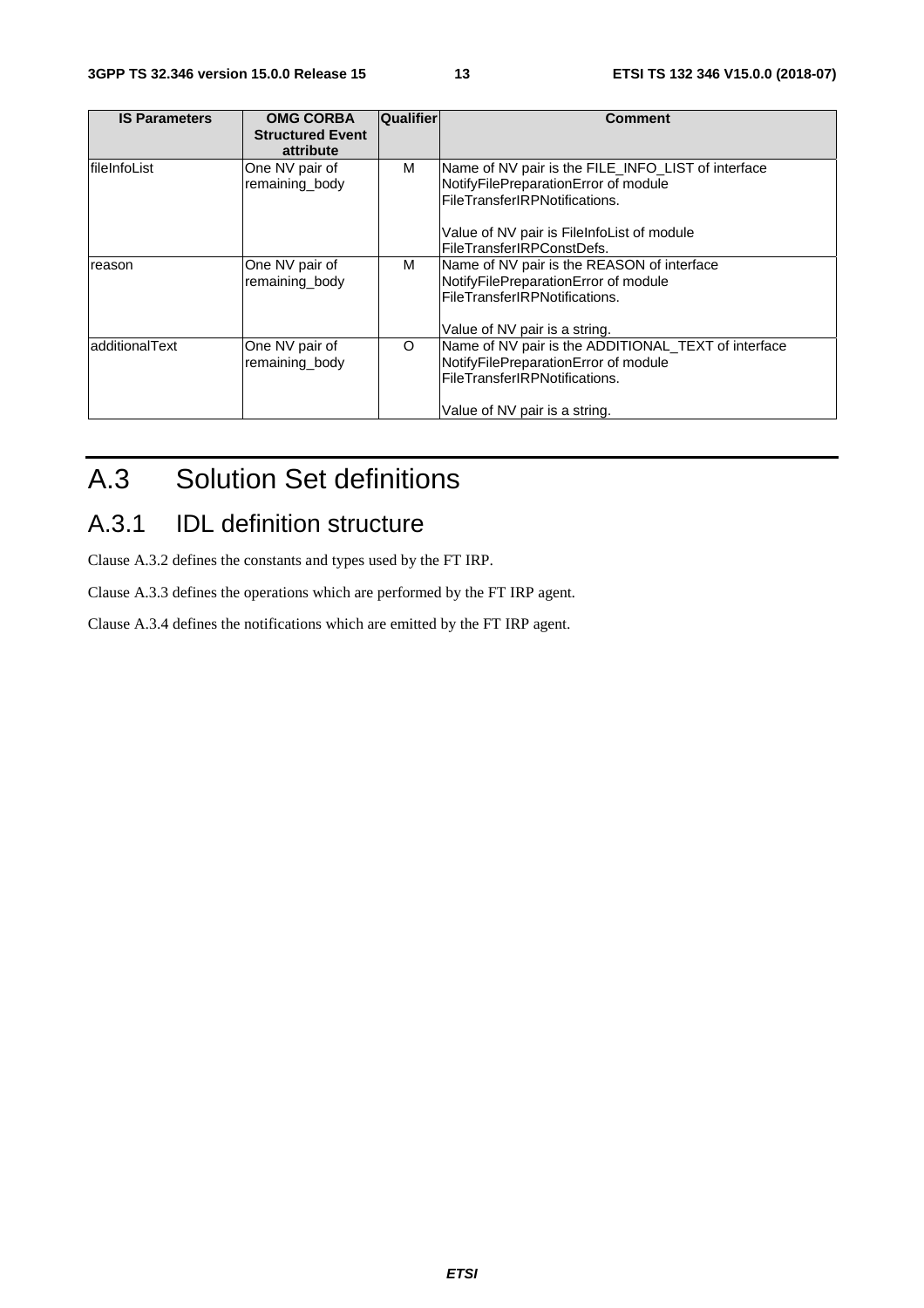//File: FileTransferIRPConstDefs.idl

### A.3.2 IDL specification "FileTransferIRPConstDefs.idl"

```
#ifndef _FILE_TRANSFER_IRP_CONST_DEFS_IDL_ 
#define _FILE_TRANSFER_IRP_CONST_DEFS_IDL_ 
#include <TimeBase.idl> 
// This statement must appear after all include statements 
#pragma prefix "3gppsa5.org" 
/* ## Module: FileTransferIRPConstDefs 
This module contains commonly used definitions for FileTransferIRP. 
================================================================ 
*/ 
module FileTransferIRPConstDefs 
{ 
    enum Result {OK, FAILURE}; 
   typedef TimeBase::UtcT UTCTime; 
    enum LocationChoice {DIRECTORY, URL}; 
    //The FileLocation may be a directory path or a URL 
    union FileLocation switch (LocationChoice) 
    { 
       case DIRECTORY: string file_location_directory; 
      /* e.g. \backslash202.112.101.1\D:\user\performanceFiles\<fileName> */
       case URL: string file_location_url; 
       /* e.g. ftp://nms.telecom_org.com/datastore/<fileName> */ 
    }; 
    typedef unsigned long FileSize; //the unit is byte 
    typedef string FileCompression; 
    typedef string FileFormat; 
    struct FileInfo 
    { 
       FileLocation file_location; 
       FileSize file_size; 
      UTCTime file ready time;
       UTCTime file_expiration_time; 
       FileCompression file_compression; 
       FileFormat file_format; 
    }; 
    typedef sequence<FileInfo> FileInfoList; 
    const short PM_MANAGEMENT_DATA_TYPE = 1; //Performance Management 
 const short CM_MANAGEMENT_DATA_TYPE = 2; //Configuration Management 
 const short IM_MANAGEMENT_DATA_TYPE = 3; //Inventory Management 
 const short TM_MANAGEMENT_DATA_TYPE = 4; //Test Management 
 const short CT_MANAGEMENT_DATA_TYPE = 5; //Subscriber & Equipment Trace 
 const short NL_MANAGEMENT_DATA_TYPE = 6; //Notification Log 
 const short CG_MANAGEMENT_DATA_TYPE = 7; //Charging 
 const short OT_MANAGEMENT_DATA_TYPE = 8; //Other Types 
/ *
   Define the parameters specified in the notifyFileReady 
    and notifyFilePreparationError notifications. 
    */ 
    interface AttributeNameValue 
    { 
       const string FILE_INFO_LIST = "FILE_INFO_LIST"; 
       const string ADDITIONAL_TEXT = "ADDITIONAL_TEXT"; 
       const string REASON = "REASON"; 
    }; 
};
```

```
#endif // FILE TRANSFER IRP CONST DEFS IDL
```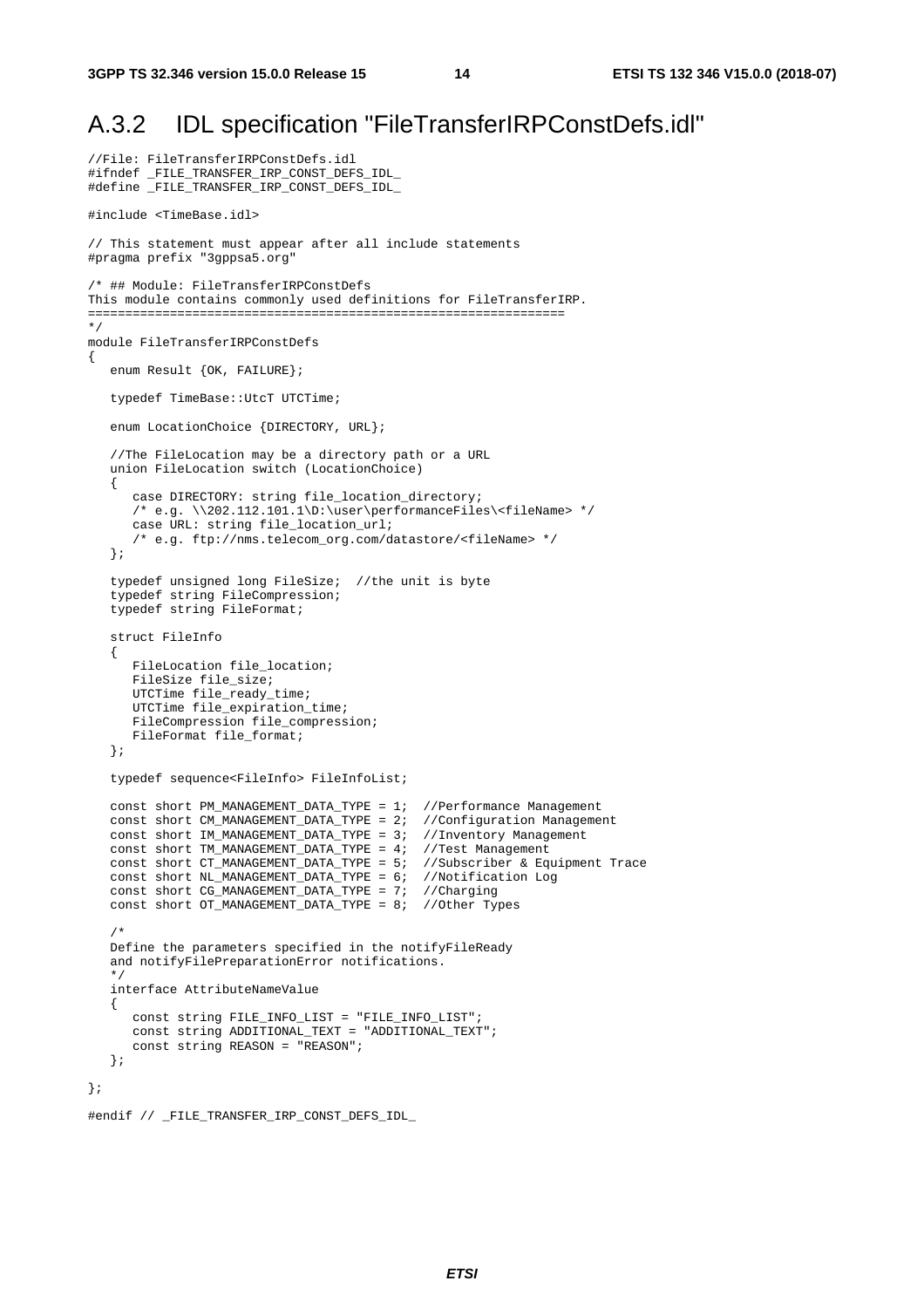{

### A.3.3 IDL specification "FileTransferIRPSystem.idl"

```
//File: FileTransferIRPSystem.idl 
#ifndef _FILE_TRANSFER_IRP_SYSTEM_IDL_ 
#define _FILE_TRANSFER_IRP_SYSTEM_IDL_ 
#include <ManagedGenericIRPConstDefs.idl> 
#include <ManagedGenericIRPSystem.idl> 
#include <FileTransferIRPConstDefs.idl> 
// This statement must appear after all include statements 
#pragma prefix "3gppsa5.org" 
/* ## Module: FileTransferIRPSystem 
This module implements capabilities of FileTransferIRP. 
================================================================ 
*/ 
module FileTransferIRPSystem 
   exception InvalidTimes { string reason; };
   exception InvalidFileInfoList { string reason; };
/ *
   System fails to complete the operation. System can provide reason 
    to qualify the exception. The semantics carried in reason 
    is outside the scope of this IRP. 
    */ 
   exception ListAvailableFiles { string reason; };
   exception FileDownloadIndication { string reason; };
    exception GetFileTransferIRPVersions { string reason; }; 
   exception GetFileTransferIRPOperationsProfile { string reason; };
   exception GetFileTransferIRPNotificationsProfile { string reason; };
    interface FileTransferIRP 
    { 
 /* 
       * IRPManager invoke this operation to get the files information 
 */ 
       FileTransferIRPConstDefs::Result list_available_files( 
          in short management_data_type, 
          in FileTransferIRPConstDefs::UTCTime begin_time, 
          in FileTransferIRPConstDefs::UTCTime end_time, 
          out FileTransferIRPConstDefs::FileInfoList file_info_list 
\overline{\phantom{a}} raises (ListAvailableFiles, InvalidTimes, 
               ManagedGenericIRPSystem::InvalidParameter); 
 /* 
       * IRPManager invoke this operation to indicate completion of downloading files to IRPAgent 
       */ 
       FileTransferIRPConstDefs::Result file_download_indication( 
          in FileTransferIRPConstDefs::FileInfoList file_info_list 
 ) 
       raises (FileDownloadIndication, InvalidFileInfoList, 
               ManagedGenericIRPSystem::OperationNotSupported); 
       /** 
       * Return the list of all supported FileTransferIRP versions. 
       */ 
       ManagedGenericIRPConstDefs::VersionNumberSet get_file_transfer_irp_versions ( 
 ) 
       raises (GetFileTransferIRPVersions); 
       /** 
       * Return the list of all supported operations and their supported 
       * parameters for a specific FileTransferIRP version. 
       */ 
       ManagedGenericIRPConstDefs::MethodList get_file_transfer_irp_operations_profile ( 
          in ManagedGenericIRPConstDefs::VersionNumber irp_version 
\overline{\phantom{a}} raises (GetFileTransferIRPOperationsProfile, 
               ManagedGenericIRPSystem::OperationNotSupported, 
               ManagedGenericIRPSystem::InvalidParameter); 
       /** 
       * Return the list of all supported notifications and their supported 
       * parameters for a specific FileTransferIRP version.
```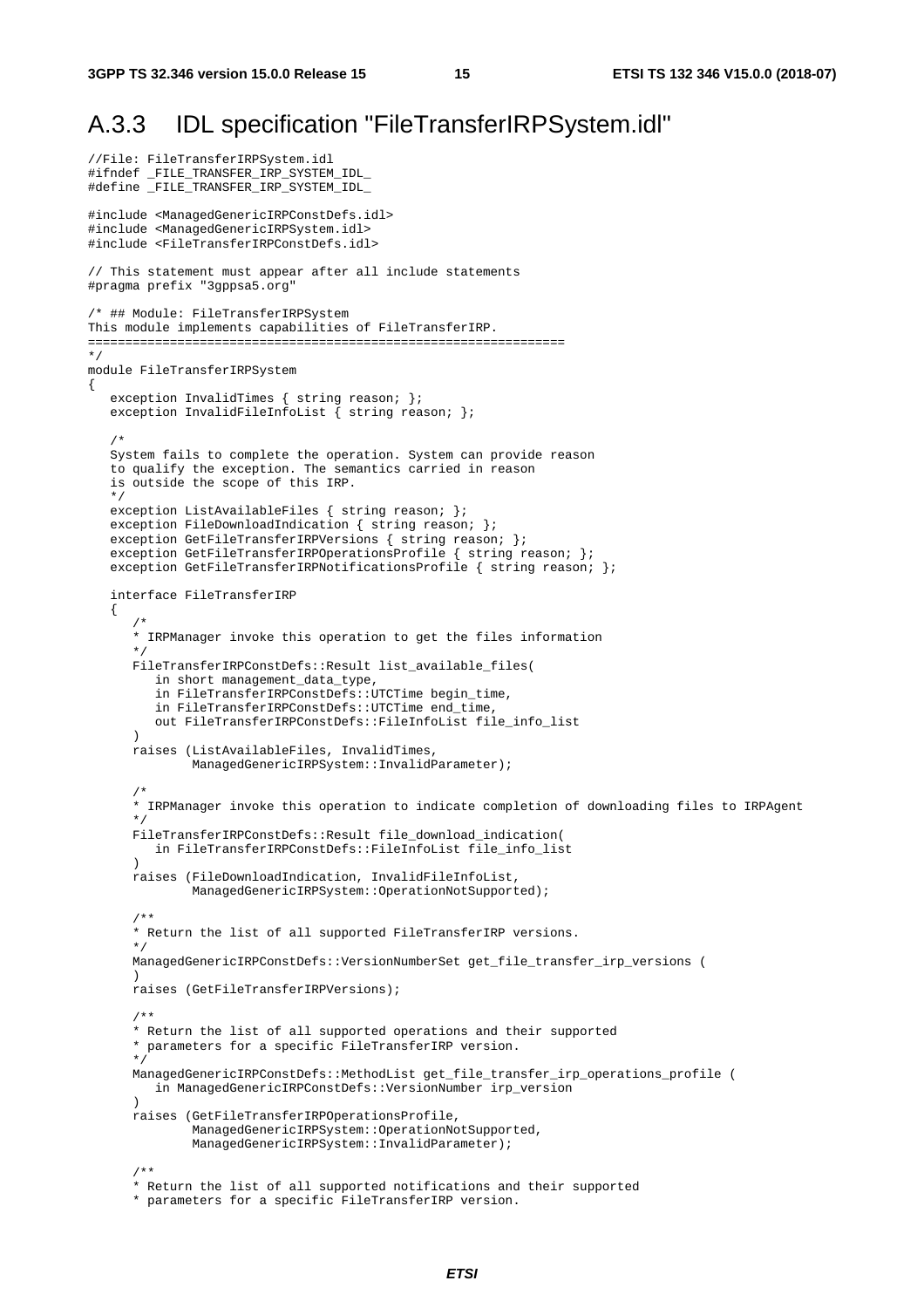```
 */ 
       ManagedGenericIRPConstDefs::MethodList get_file_transfer_irp_notifications_profile 
      \overline{(\ } in ManagedGenericIRPConstDefs::VersionNumber irp_version 
       ) 
       raises (GetFileTransferIRPNotificationsProfile, 
                ManagedGenericIRPSystem::OperationNotSupported, 
                ManagedGenericIRPSystem::InvalidParameter); 
    }; 
};
```
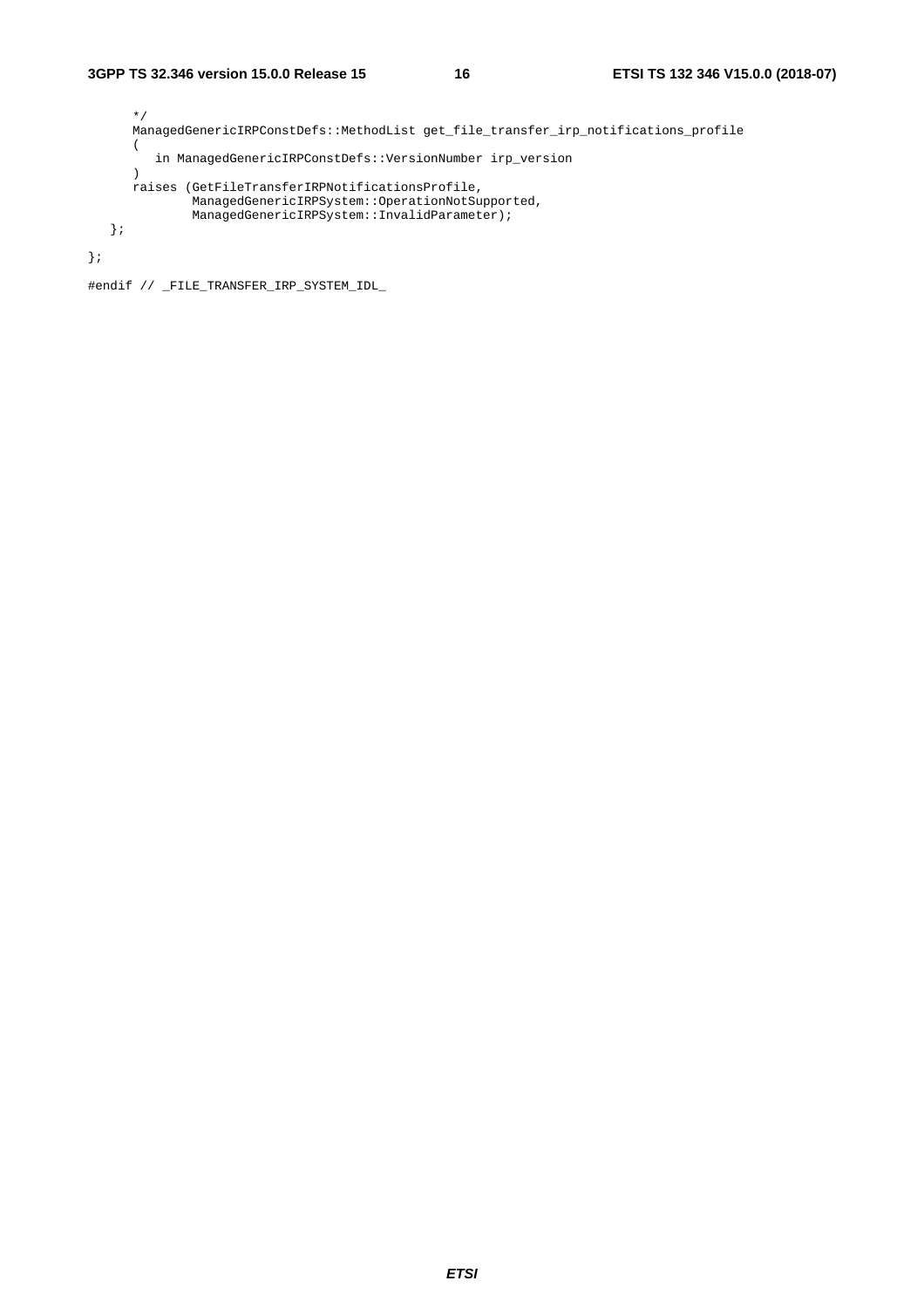### A.3.4 IDL specification "FileTransferIRPNotifications.idl"

```
//File: FileTransferIRPNotifications.idl 
#ifndef _FILE_TRANSFER_IRP_NOTIFICATIONS_IDL_ 
#define _FILE_TRANSFER_IRP_NOTIFICATIONS_IDL_ 
#include <FileTransferIRPConstDefs.idl> 
#include <NotificationIRPNotifications.idl> 
// This statement must appear after all include statements 
#pragma prefix "3gppsa5.org" 
/* ## Module: FileTransferIRPNotifications 
This contains the specification of notifications of FileTransferIRP. 
==================================================================== 
*/ 
module FileTransferIRPNotifications 
{ 
 /** 
    * Constant definitions for the FileReady notification 
    */ 
    interface NotifyFileReady: NotificationIRPNotifications::Notify 
    { 
      const string EVENT TYPE = "notifyFileReady";
       /** 
       * This constant defines the name of the fileInfoList property, 
       * which is transported in the filterable_body fields. 
       * The data type for the value of this property is 
       * FileTransferIRPConstDefs::FileInfoList. 
       */ 
       const string FILE_INFO_LIST = 
          FileTransferIRPConstDefs::AttributeNameValue::FILE_INFO_LIST; 
       /** 
       * This constant defines the name of the additionalText property, 
       * which is transported in the filterable_body fields. 
       * The data type for the value of this property is string. 
       */ 
       const string ADDITIONAL_TEXT = 
          FileTransferIRPConstDefs::AttributeNameValue::ADDITIONAL_TEXT; 
    }; 
    /** 
    * Constant definitions for the FilePreparationError notification 
    */ 
    interface NotifyFilePreparationError: 
       NotificationIRPNotifications::Notify 
    { 
       const string EVENT_TYPE = "notifyFilePreparationError"; 
       /** 
       * This constant defines the name of the fileInfoList property, 
       * which is transported in the filterable_body fields. 
       * The data type for the value of this property is 
       * FileTransferIRPConstDefs::FileInfoList. 
       */ 
       const string FILE_INFO_LIST = 
          FileTransferIRPConstDefs::AttributeNameValue::FILE_INFO_LIST; 
       /** 
       * This constant defines the name of the reason property, 
       * which is transported in the filterable_body fields. 
       * The data type for the value of this property is string. 
       */ 
       const string REASON = 
          FileTransferIRPConstDefs::AttributeNameValue::REASON; 
       /** 
       * This constant defines the name of the additionalText property, 
       * which is transported in the filterable_body fields. 
       * The data type for the value of this property is string. 
       */ 
       const string ADDITIONAL_TEXT = 
          FileTransferIRPConstDefs::AttributeNameValue::ADDITIONAL_TEXT; 
    };
```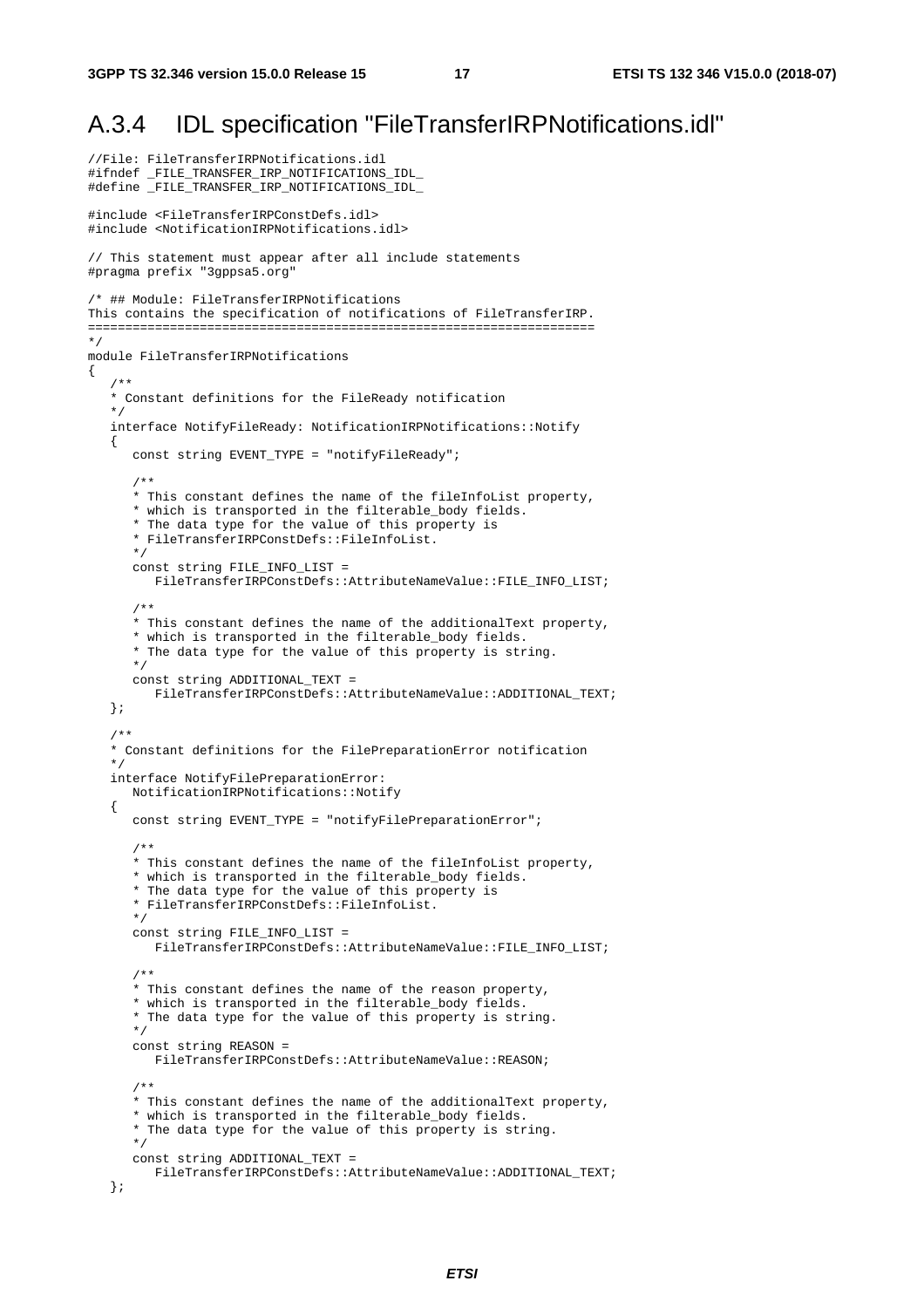};

#endif // \_FILE\_TRANSFER\_IRP\_NOTIFICATIONS\_IDL\_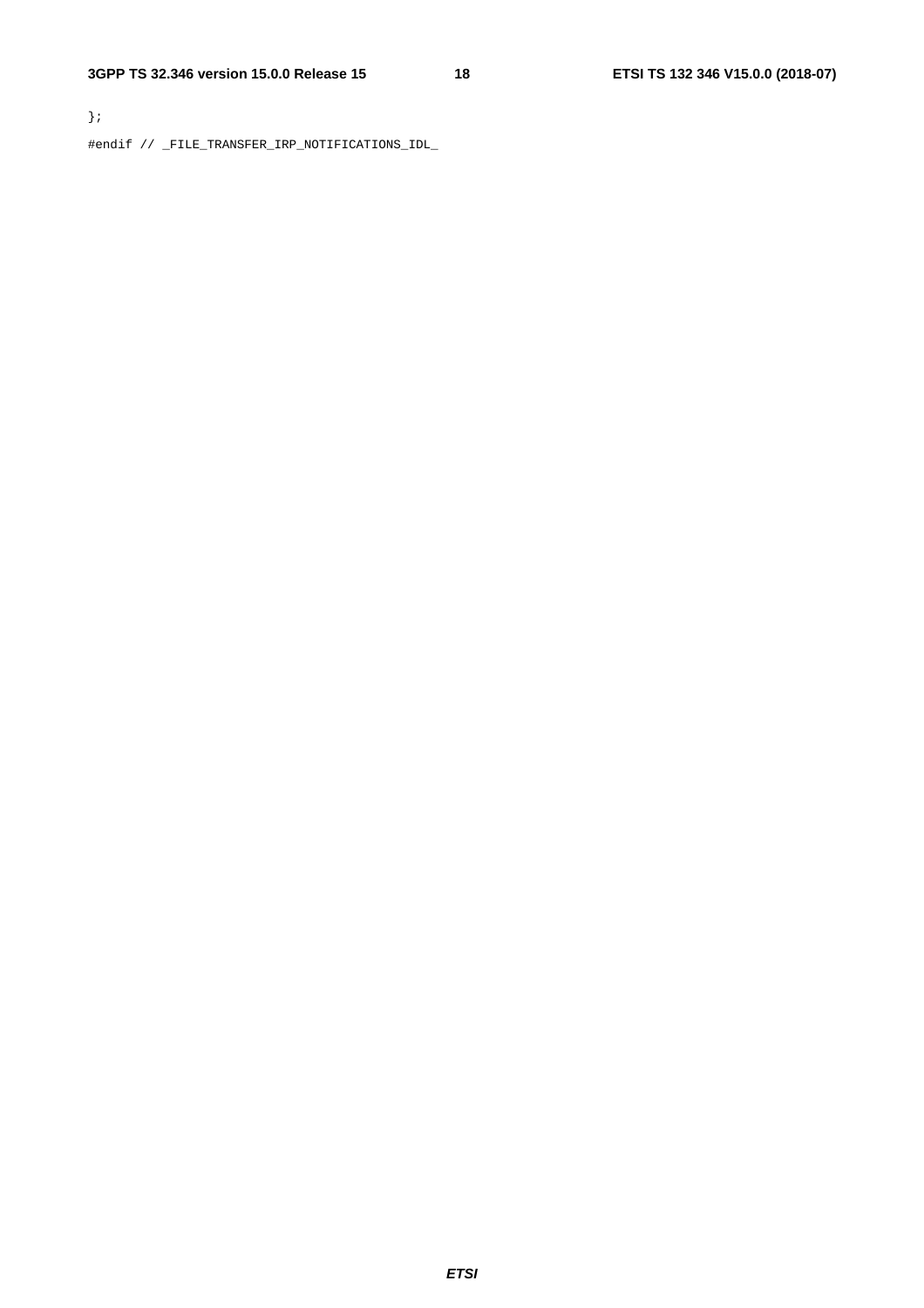## Annex B (normative): XML Definitions

This annex contains the XML Definitions for the File Transfer Integration Reference Point (FT IRP) as it applies to Itf-N, in accordance with FT IRP IS definitions [15] as well as Notification Log IRP XML Definitions [16].

Apart from being used for the Notification Log, the XML definitions for FT IRP notifications are also used by the FT IRP SOAP SS.

## B.1 Architectural Features

The overall architectural feature of FT IRP is specified in 3G TS 32.342 [15]. This clause specifies features that are specific to the XML definitions.

## B.1.1 Syntax for Distinguished Names

The syntax of a Distinguished Name is defined in 3GPP TS 32.300 [6].

### B.1.2 Notification Services

This annex defines the XML syntax of FT IRP notifications that is to be used for the FT IRP SOAP Solution Set and in conjunction with Notification Log IRP XML Definitions for Notification Log IRP XML Data File and the NL IRP XML Notification Format [16].

## B.1.3 IOC Definitions

This annex defines the XML syntax for the IOC definitions of the FT IRP IS [15], which are used by the XML definitions for the FT IRP notifications and the FT IRP IS operations.

## B.2 Mapping

Not present in the current version of this specification.

## B.3 Solution Set definitions

### B.3.1 XML definition structure

Clause B.3.2 provides a graphical representation of the XML elements.

Clause B.3.3 provides XML definitions of FT IRP notifications as defined in [15]. These definitions are to be used for the FT IRP SOAP Solution Set and in conjunction with Notification Log IRP XML Definitions for Notification Log IRP XML Data File and the NL IRP XML Notification Format [16], as well as considerations for NL IRP XML File Name Conventions defined therein.

Clause B.3.4 provides XML definitions of FT IOC as defined in [15].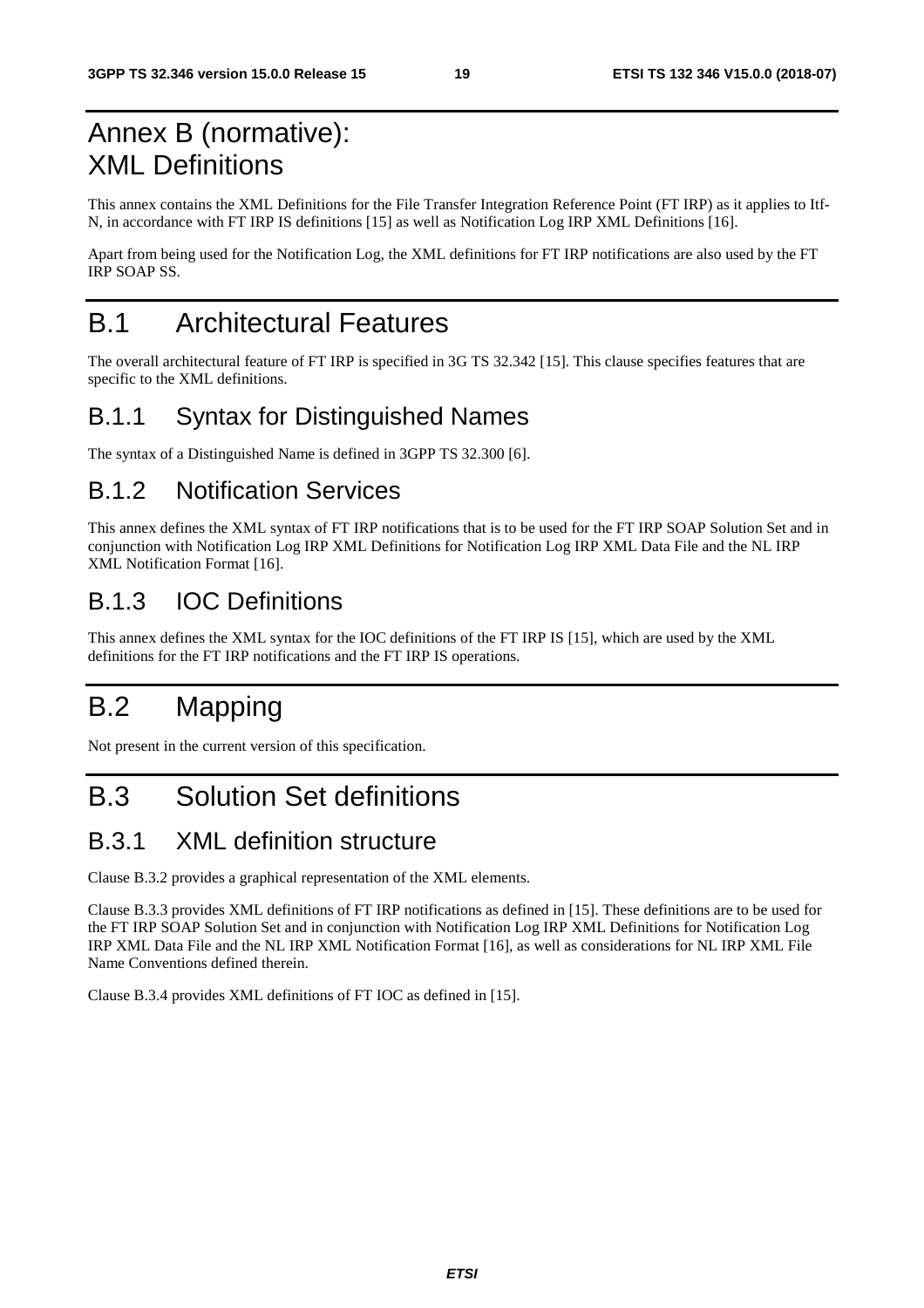### B.3.2 Graphical Representation



**Figure B.3.2.1** 





NOTE: The use of XML schema key word "sequence" to support IS-defined set (not sequence) is for the purpose of XML processor efficiency. This shall not imply the use of "sequence" in other technology.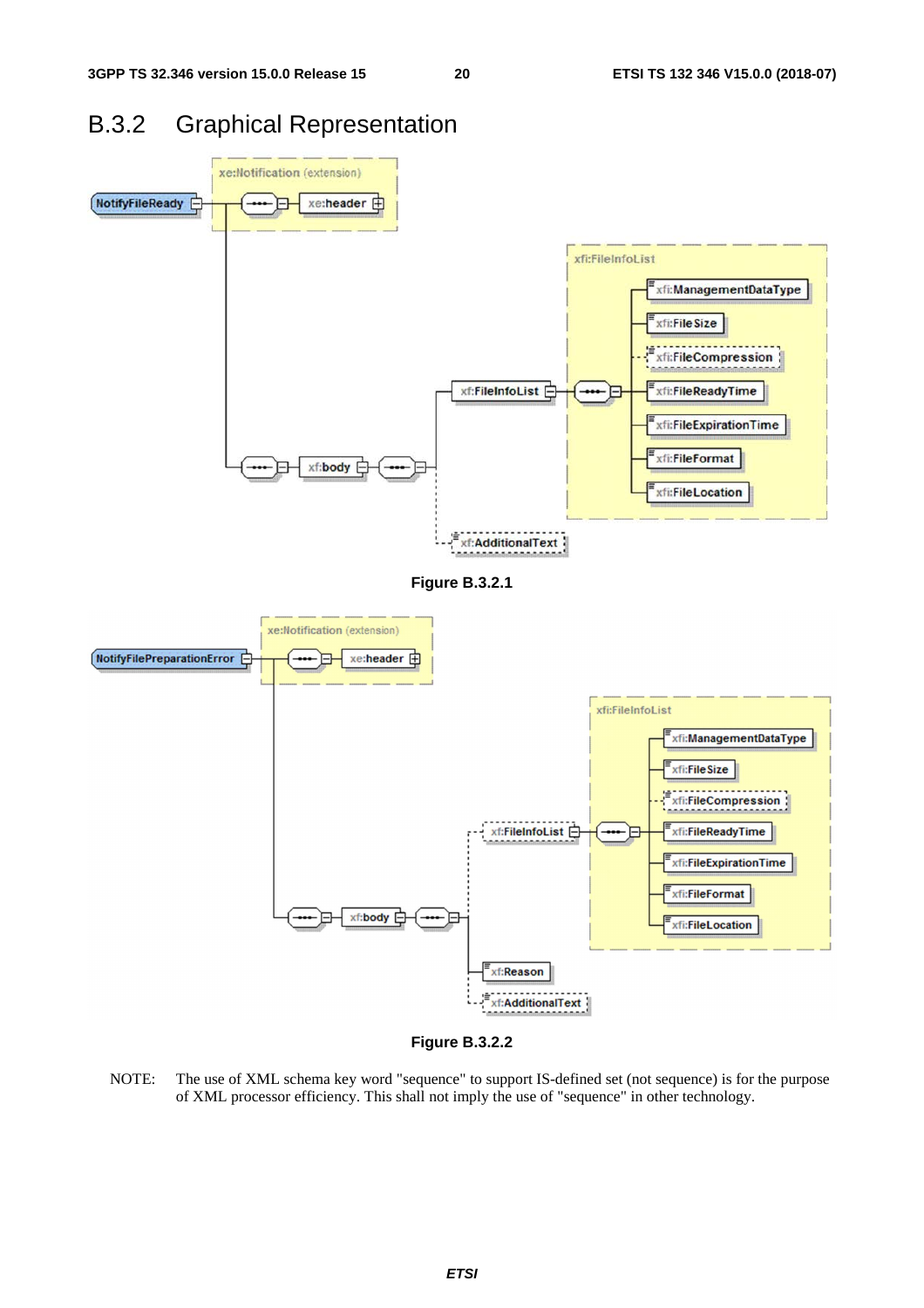### B.3.3 XML Schema "fTIRPNotif.xsd"

```
<?xml version="1.0" encoding="UTF-8"?> 
\leq ! - 3GPP TS 32.346 FTIRP Notification XML Schema 
     fTIRPNotif.xsd 
--&><schema xmlns:xf="http://www.3gpp.org/ftp/specs/archive/32_series/32.346#fTIRPNotif" 
xmlns:xfi="http://www.3gpp.org/ftp/specs/archive/32_series/32.346#fTIRPIOCs" 
xmlns:xe="http://www.3gpp.org/ftp/specs/archive/32_series/32.306#notification" 
xmlns="http://www.w3.org/2001/XMLSchema" 
targetNamespace="http://www.3gpp.org/ftp/specs/archive/32_series/32.346#fTIRPNotif" 
elementFormDefault="qualified" attributeFormDefault="unqualified"> 
     <import namespace="http://www.3gpp.org/ftp/specs/archive/32_series/32.346#fTIRPIOCs"/> 
     <import namespace="http://www.3gpp.org/ftp/specs/archive/32_series/32.306#notification"/> 
     <simpleType name="Reason"> 
         <restriction base="string"> 
             <enumeration value="errorInPreparation"/> 
             <enumeration value="hardDiskFull"/> 
              <enumeration value="hardDiskFailure"/> 
              <enumeration value="tooManyFiles"/> 
             <enumeration value="collectionTimeOut"/> 
             <enumeration value="incompleteTruncatedFile"/> 
             <enumeration value="corruptedFile"/> 
             <enumeration value="lowMemory"/> 
             <enumeration value="dataNotAvailable"/> 
         </restriction> 
     </simpleType> 
     <complexType name="NotifyFileReady"> 
     <complexContent> 
         <extension base="xe:Notification"> 
             <sequence> 
                  <element name="body"> 
                      <complexType> 
                          <sequence> 
                           <element name="FileInfoList" type="xfi:FileInfoList" maxOccurs="unbounded"/>
                          <element name="AdditionalText" type="string" minOccurs="0"/> 
                           </sequence> 
                      </complexType> 
                  </element> 
             </sequence> 
         </extension> 
     </complexContent> 
     </complexType> 
     <complexType name="NotifyFilePreparationError"> 
         <complexContent> 
              <extension base="xe:Notification"> 
                  <sequence> 
                      <element name="body"> 
                          <complexType> 
                               <sequence> 
                                   <element name="FileInfoList" type="xfi:FileInfoList" minOccurs="0"/> 
                                   <element name="Reason" type="xf:Reason"/> 
                                   <element name="AdditionalText" type="string" minOccurs="0"/> 
                               </sequence> 
                           </complexType> 
                      </element> 
                  </sequence> 
             </extension> 
         </complexContent> 
     </complexType> 
     <element name="NotifyFileReady" type="xf:NotifyFileReady"/> 
     <element name="NotifyFilePreparationError" type="xf:NotifyFilePreparationError"/> 
</schema>
```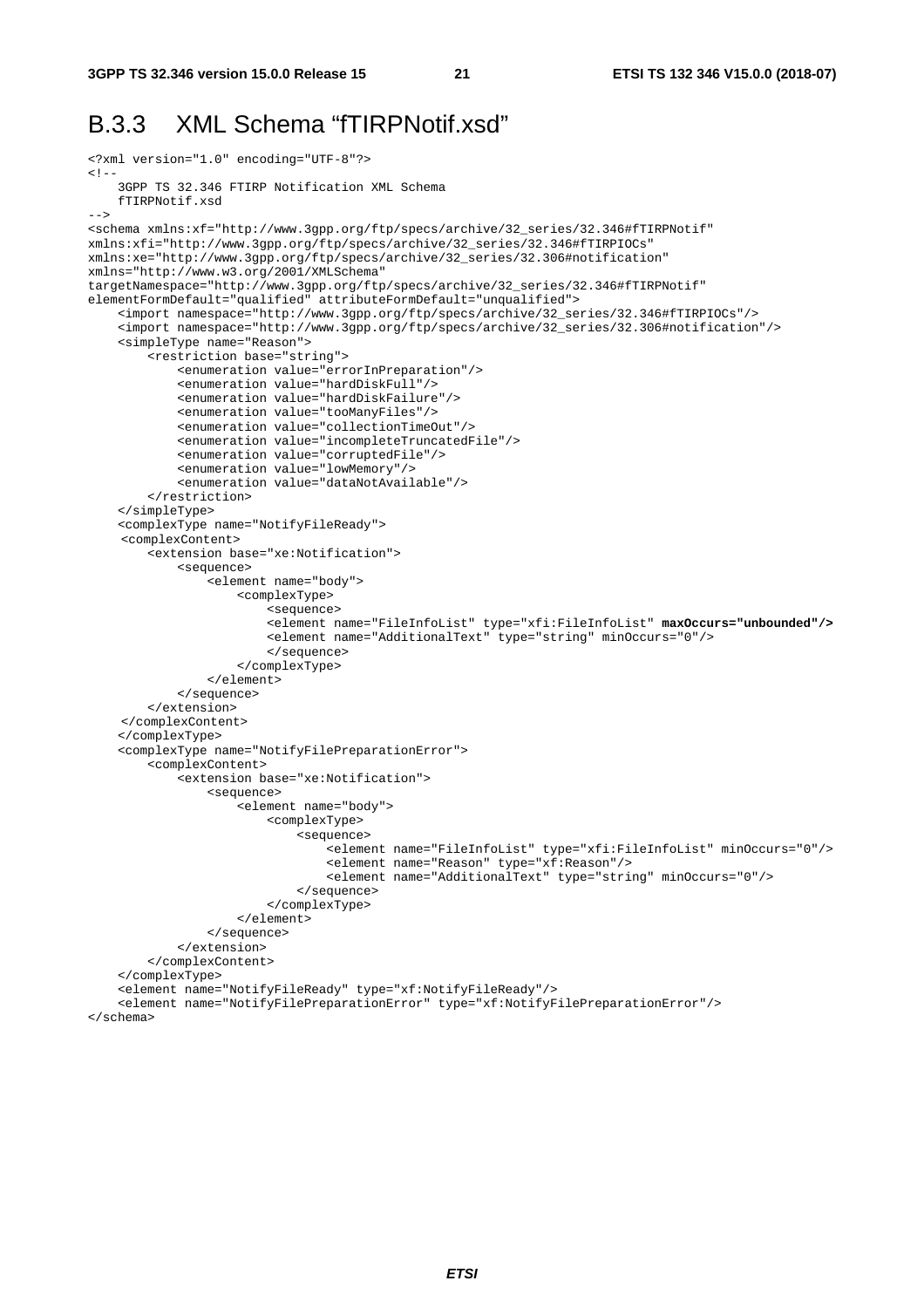### B.3.4 XML Schema "fTIRPIOCs.xsd"

```
<?xml version="1.0" encoding="UTF-8"?> 
\lt ! - 3GPP TS 32.346 FTIRP Notification XML Schema 
     fTIRPIOCs.xsd 
--&><schema xmlns:xfi="http://www.3gpp.org/ftp/specs/archive/32_series/32.346#fTIRPIOCs" 
xmlns:xe="http://www.3gpp.org/ftp/specs/archive/32_series/32.306#notification" 
xmlns="http://www.w3.org/2001/XMLSchema" 
targetNamespace="http://www.3gpp.org/ftp/specs/archive/32_series/32.346#fTIRPIOCs" 
elementFormDefault="qualified" attributeFormDefault="unqualified"> 
     <simpleType name="FileFormat"> 
         <restriction base="string"> 
             <enumeration value="ASN1"/> 
             <enumeration value="XML-schema"/> 
         </restriction> 
     </simpleType> 
     <simpleType name="ManagementDataType"> 
         <restriction base="string"> 
             <enumeration value="CG"/> 
              <enumeration value="CM"/> 
             <enumeration value="CT"/> 
             <enumeration value="IM"/> 
             <enumeration value="NL"/> 
             <enumeration value="OT"/> 
             <enumeration value="PM"/> 
             <enumeration value="TE"/> 
         </restriction> 
     </simpleType> 
     <complexType name="FileInfoList"> 
         <sequence> 
              <element name="ManagementDataType" type="xfi:ManagementDataType"/> 
              <element name="FileSize" type="unsignedLong"/> 
              <element name="FileCompression" type="string" minOccurs="0"/> 
             <element name="FileReadyTime" type="dateTime"/> 
             <element name="FileExpirationTime" type="dateTime"/> 
             <element name="FileFormat" type="xfi:FileFormat"/> 
             <element name="FileLocation" type="string"/> 
         </sequence> 
     </complexType> 
    \leq l -- Attributes of the AvailableFileDescriptor IOC -->
     <element name="managementDataType" type="xfi:ManagementDataType"/> 
     <element name="fileSize" type="unsignedLong"/> 
     <element name="fileCompression" type="string"/> 
     <element name="fileReadyTime" type="dateTime"/> 
     <element name="fileExpirationTime" type="dateTime"/> 
     <element name="fileFormat" type="xfi:FileFormat"/> 
     <element name="fileLocation" type="string"/>
```
</schema>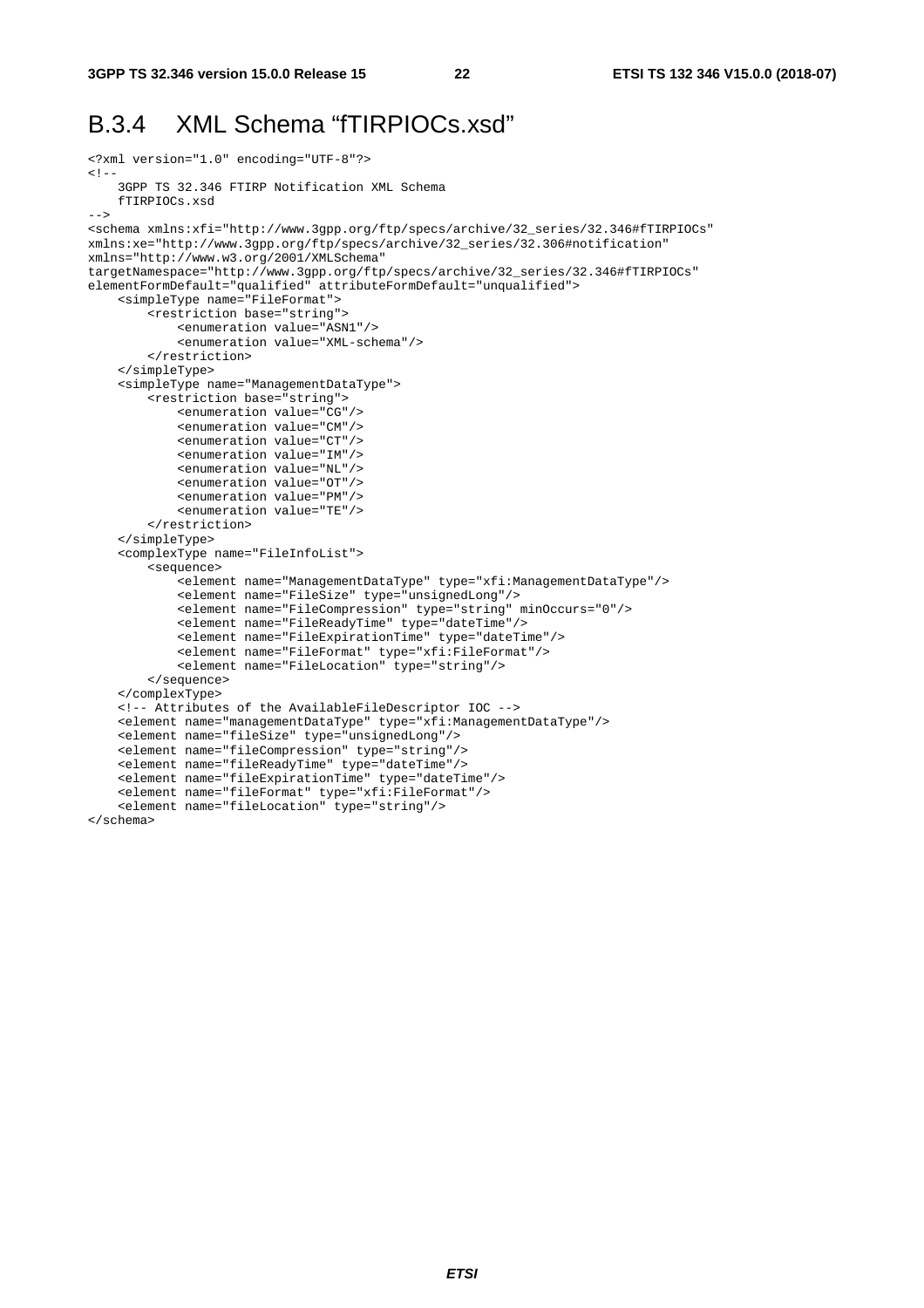## Annex C (normative): SOAP Solution Set

This annex specifies the SOAP Solution Set for the IRP whose semantics are specified in FT IRP: Information Service (3GPP TS 32.342 [15]).

## C.1 Architectural features

The overall architectural feature of the FT IRP is specified in 3GPP TS 32.342 [15]. This clause specifies features that are specific to the SOAP Solution Set.

## C.1.1 Syntax for Distinguished Names

The syntax of a Distinguished Name is defined in 3GPP TS 32.300 [6].

### C.1.2 Notification Services

The FT IRP SOAP SS uses the Notification IRP SOAP SS of 3GPP TS 32.336 [16]. The IRPAgent shall support the push interface model, which means that the IRPAgent sends FT notifications to the IRPManager as soon as new events occur. The IRPManager does not need to check ("pull") for events.

Relevant definitions are imported from the FT IRP XML definitions in Annex B.

## C.1.3 Supported W3C specifications

The SOAP 1.1 specification [11] and WSDL 1.1 specification [13] are supported.

The SOAP 1.2 specification [14] is supported optionally.

This specification uses "document" style in WSDL file.

This specification uses "literal" encoding style in WSDL file.

The filter language used in the SS is the XPath Language (see W3C XPath 1.0 specification [12]). IRPAgents may throw a FilterComplexityLimit fault when a given filter is too complex.

The FT IRP SOAP SS uses the Notification IRP SOAP SS of 3GPP TS 32.336 [5]. The IRPAgent shall support the push interface model, which means that the IRPAgent sends FT notifications to the IRPManager as soon as new events occur. The IRPManager does not need to check ("pull") for events.

### C.1.4 Prefixes and namespaces

This specification uses a number of namespace prefixes throughout that are listed in Table C.1.4.

#### **Table C.1.4: Prefixes and Namespaces used in this specification**

| <b>PREFIX</b>    | <b>NAMESPACE</b>                                                                |
|------------------|---------------------------------------------------------------------------------|
| (no prefix)      | http://schemas.xmlsoap.org/wsdl/                                                |
| soap             | http://schemas.xmlsoap.org/wsdl/soap/                                           |
| fTIRPSystem      | http://www.3gpp.org/ftp/specs/archive/32_series/32.346#FTIRPSystem              |
| fTIRPData        | http://www.3gpp.org/ftp/specs/archive/32_series/32.346#FTIRPData                |
| xfi              | http://www.3gpp.org/ftp/specs/archive/32_series/32.346#fTIRPIOCs                |
| genericIRPSystem | http://www.3gpp.org/ftp/specs/archive/32_series/32.316#GenericlRPSystem         |
| ntflRPNtfSystem  | http://www.3gpp.org/ftp/specs/archive/32_series/32.306#NotificationIRPNtfSystem |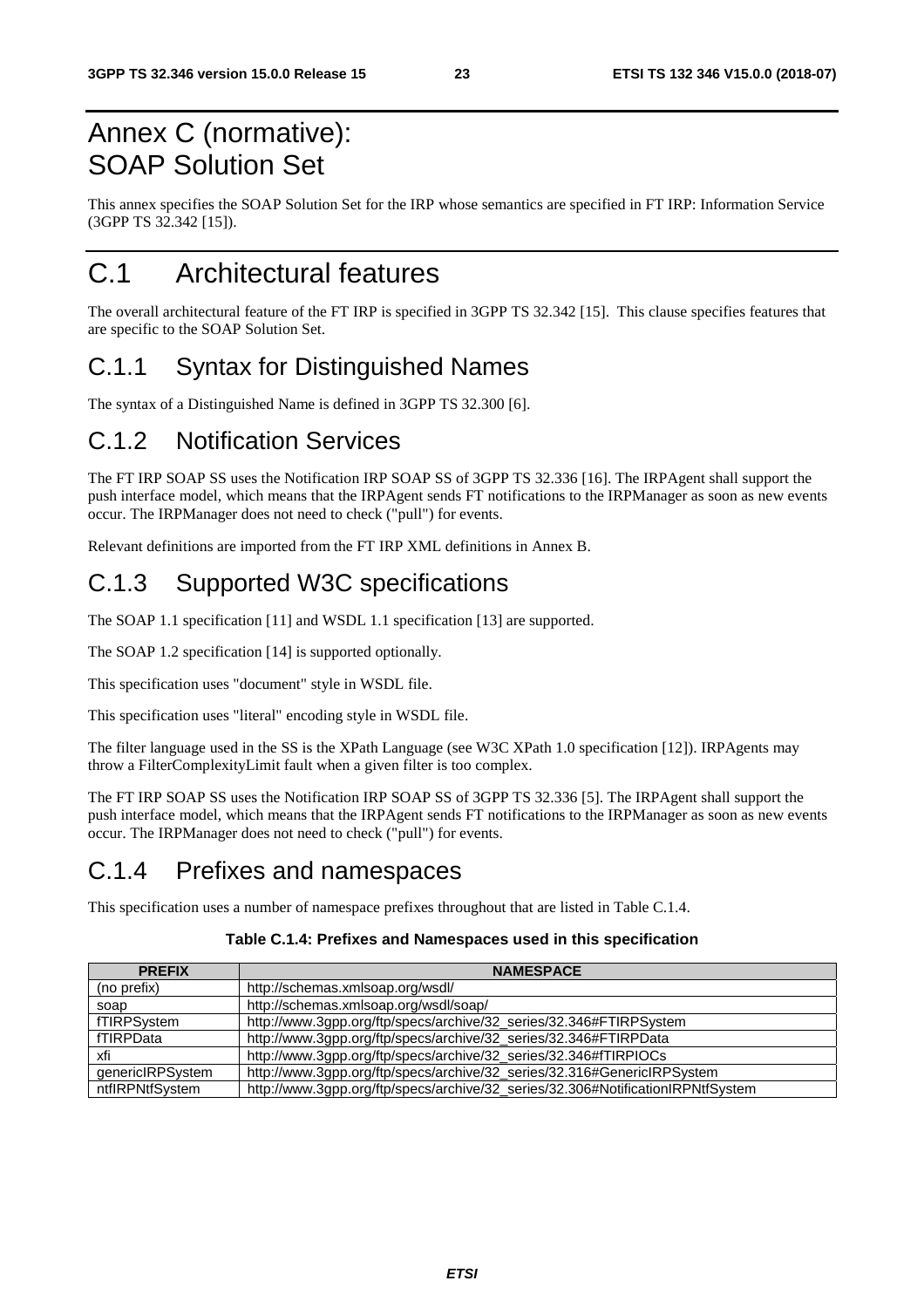## C.2 Mapping

## C.2.1 Operation and notification mapping

The FT IRP IS (3GPP TS 32.342 [15]) defines the operations and their semantics.

Table C.2.1 maps the operations defined in the FT IRP IS to their equivalent port type and binding operations in this Solution Set (SS).

Table C.2.1 also maps the notifications of the FT IRP IS, as well as inherited operations.

Table C.2.1 also qualifies if an operation is Mandatory (M) or Optional (O).

| IS Operation in 3GPP TS 32.342 [15]                                                                              | <b>SS: Operation for WSDL port</b>                                                                    | <b>SS: Port of</b>            | Qualifier |  |  |  |  |  |
|------------------------------------------------------------------------------------------------------------------|-------------------------------------------------------------------------------------------------------|-------------------------------|-----------|--|--|--|--|--|
|                                                                                                                  | type and WSDL binding                                                                                 | <b>FileTransferIRPService</b> |           |  |  |  |  |  |
| llistAvailableFiles                                                                                              | listAvailableFiles (note 1)                                                                           | FileTransferIRPPort           | М         |  |  |  |  |  |
| lfileDownloadIndication                                                                                          | fileDownloadIndication (note 1)                                                                       | <b>FileTransferIRPPort</b>    | Ω         |  |  |  |  |  |
| notifyFileReady                                                                                                  | notify (note 2)                                                                                       | NotificationIRPNtfPort        | М         |  |  |  |  |  |
| notifyFilePreparationError                                                                                       | notify (note 2)                                                                                       | NotificationIRPNtfPort        | M         |  |  |  |  |  |
| getIRPVersion (note 3)                                                                                           | See TS 32.316 [8]                                                                                     | <b>GenericIRPPort</b>         | М         |  |  |  |  |  |
| getOperationProfile (note 3)                                                                                     | See TS 32.316 [8]                                                                                     | <b>GenericIRPPort</b>         | O         |  |  |  |  |  |
| getNotificationProfile (note 3)                                                                                  | See TS 32.316 [8]                                                                                     | O                             |           |  |  |  |  |  |
| NOTE 1: The operation is under the port type fTIRPSystem:FileTransferIRPPortType and under the binding           |                                                                                                       |                               |           |  |  |  |  |  |
| fTIRPSystem:FileTransferIRPBinding.                                                                              |                                                                                                       |                               |           |  |  |  |  |  |
| NOTE 2: The IS equivalent maps to an XML definition defined in Annex B, and this being an input parameter to the |                                                                                                       |                               |           |  |  |  |  |  |
|                                                                                                                  | operation notify under the port type ntflRPNtfSystem:NotificationIRPNtf and under the binding         |                               |           |  |  |  |  |  |
|                                                                                                                  | ntflRPNtfSystem:NotificationIRPNtf of 3GPP TS 32.306 [5]. This binding is linked to a port of the     |                               |           |  |  |  |  |  |
|                                                                                                                  | FileTransferIRPService as indicated in the table above.                                               |                               |           |  |  |  |  |  |
| NOTE 3: The IS operation is inherited from the ManagedGenericIRP IOC specified in 3GPP TS 32.312 [7].            |                                                                                                       |                               |           |  |  |  |  |  |
|                                                                                                                  | This inheritance is by the FileTransferIRP IOC of 3GPP TS 32.342 [15] inheriting from the             |                               |           |  |  |  |  |  |
|                                                                                                                  | ManagedGenericIRP IOC. The corresponding binding is linked to a port of the FileTransferIRPService as |                               |           |  |  |  |  |  |
| indicated in the table above.                                                                                    |                                                                                                       |                               |           |  |  |  |  |  |

## C.2.2 Operation parameter mapping

The FT IRP IS (3GPP TS 32.342 [15]) defines semantics of parameters carried in the operations. The tables below show the mapping of these parameters, as per operation, to their equivalents defined in this SS.

#### C.2.2.1 Operation listAvailableFiles

#### C.2.2.1.1 Input parameters

#### **Table C.2.2.1.1: Mapping from IS listAvailableFiles input parameters to SS equivalents**

| <b>IS Operation parameter</b>         | SS WSDL type sub-element<br>used in corresponding input message<br>under corresponding port type operation<br>as indicated in Table 5.1 | <b>Qualifier</b> |
|---------------------------------------|-----------------------------------------------------------------------------------------------------------------------------------------|------------------|
| managementDataType managementDataType |                                                                                                                                         | М                |
| beginTime                             | beginTime                                                                                                                               | M                |
| endTime                               | endTime                                                                                                                                 | м                |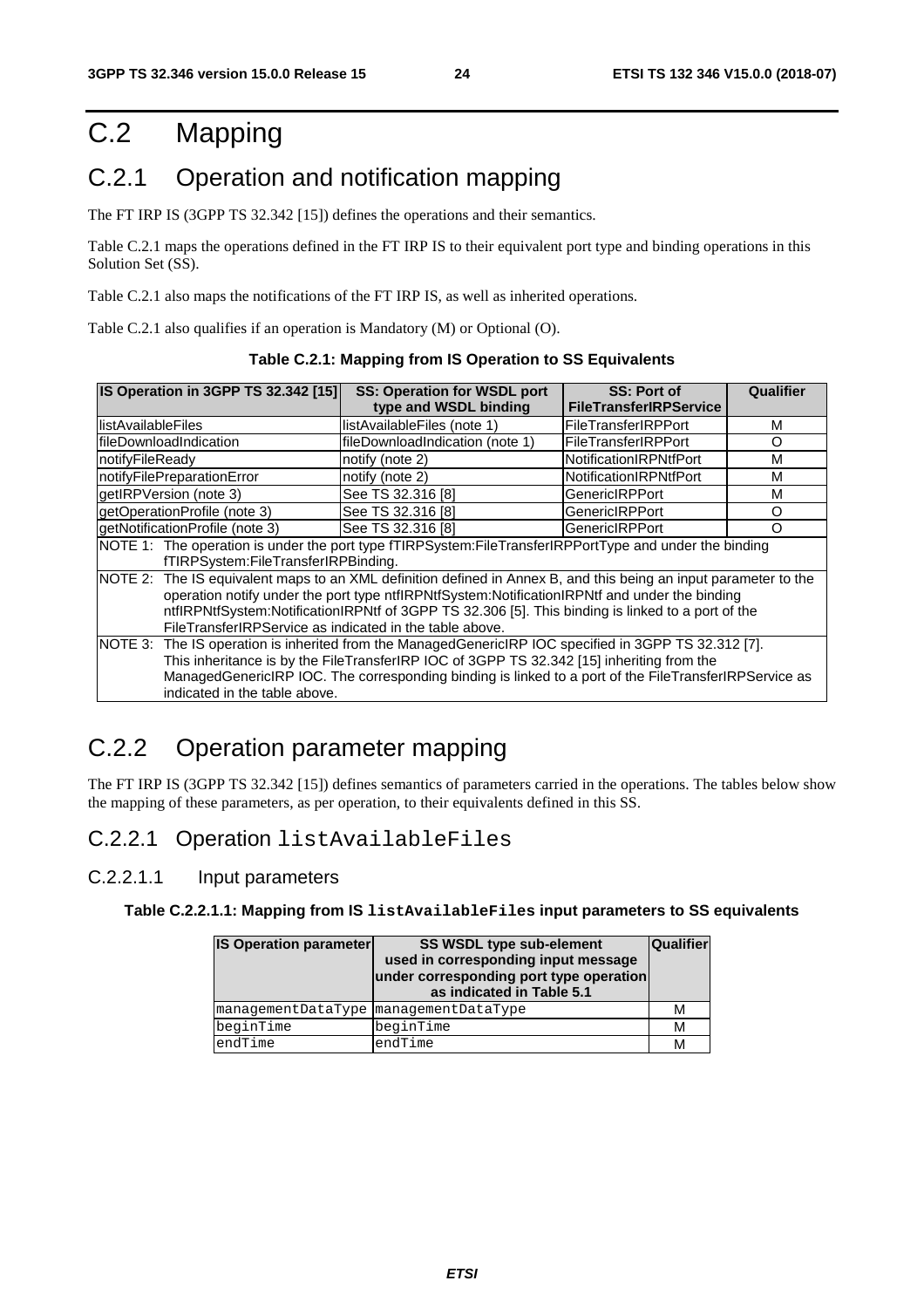#### C.2.2.1.2 Output parameters

**Table C.2.2.1.2: Mapping from IS listAvailableFiles output parameters to SS equivalents** 

| <b>IS Operation parameter</b> | <b>SS WSDL type sub-element</b><br>used in corresponding output message<br>under corresponding port type operation<br>as indicated in Table 5.1 | Qualifier |
|-------------------------------|-------------------------------------------------------------------------------------------------------------------------------------------------|-----------|
| fileInfoList                  | fileInfoList                                                                                                                                    | м         |
| status                        | status                                                                                                                                          | M         |

#### C.2.2.1.3 Fault definition

**Table C.2.2.1.3: Mapping from IS listAvailableFiles exceptions to SS equivalents** 

| <b>Assertion namel</b>    | SS WSDL type enumeration value<br>used in corresponding fault message<br>under corresponding port type operation<br>as indicated in Table 5.1 | <b>Qualifier</b> |
|---------------------------|-----------------------------------------------------------------------------------------------------------------------------------------------|------------------|
| invalidTimes InvalidTimes |                                                                                                                                               | м                |

#### C.2.2.2 Operation fileDownloadIndication

C.2.2.2.1 Input parameters

**Table C.2.2.2.1: Mapping from IS fileDownloadIndication input parameters to SS equivalents** 

| <b>IS Operation parameter</b> | <b>SS WSDL type sub-element</b><br>used in corresponding input message<br>under corresponding port type operation<br>as indicated in Table 5.1 | <b>Qualifier</b> |
|-------------------------------|------------------------------------------------------------------------------------------------------------------------------------------------|------------------|
| lfileInfoList                 | fileInfoList                                                                                                                                   | М                |

#### C.2.2.2.2 Output parameters

**Table C.2.2.2.2: Mapping from IS fileDownloadIndication output parameters to SS equivalents** 

| <b>IS Operation parameter</b> | <b>SS WSDL type sub-element</b><br>used in corresponding output message<br>under corresponding port type operation<br>as indicated in Table 5.1 | <b>Qualifier</b> |
|-------------------------------|-------------------------------------------------------------------------------------------------------------------------------------------------|------------------|
| status                        | status                                                                                                                                          | М                |

#### C.2.2.2.3 Fault definition

**Table C.2.2.2.3: Mapping from IS fileDownloadIndication exceptions to SS equivalents** 

| <b>Assertion name</b>                  | <b>SS WSDL type enumeration value</b><br>used in corresponding fault message<br>under corresponding port type operation<br>as indicated in Table 5.1 | <b>Qualifier</b> |
|----------------------------------------|------------------------------------------------------------------------------------------------------------------------------------------------------|------------------|
| InvalidFileInfoListInvalidFileInfoList |                                                                                                                                                      | м                |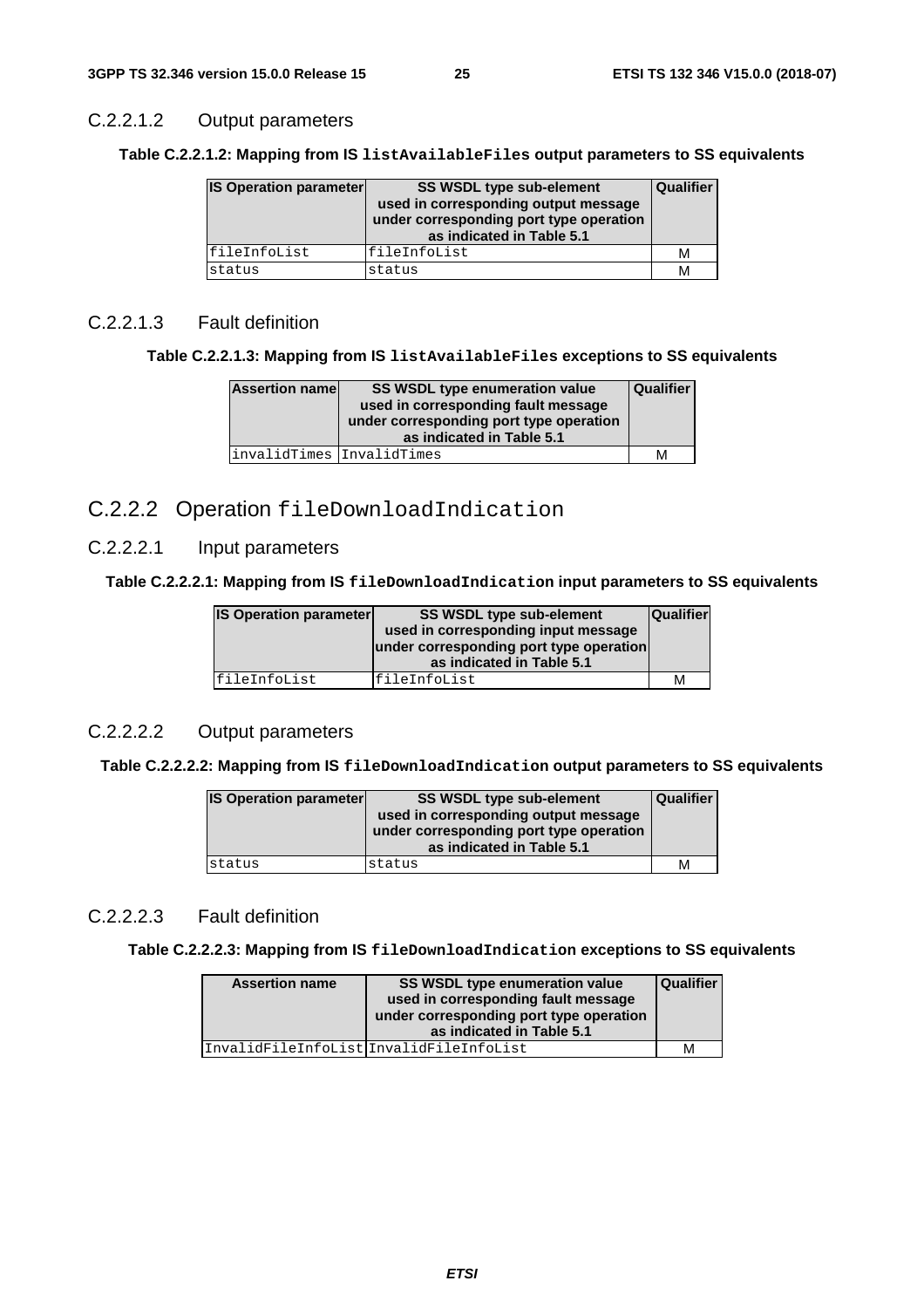## C.3 Solution Set definitions

### C.3.1 WSDL definition structure

Clause C.3.2 provides a graphical representation of the FT IRP service.

Clause C.3.3 defines the services which are supported the FT IRP agent.

## C.3.2 Graphical Representation

The WSDL structure is depicted in Figure C.3.2 below, depicting port type, binding and service. The port type contains port type operations, which again contains input, output and fault messages. The binding contains binding operations, which have the same name as the port type operations. The binding connects to a port inside the service.



**Figure C.3.2: File Transfer IRP SOAP Solution Set WSDL structure**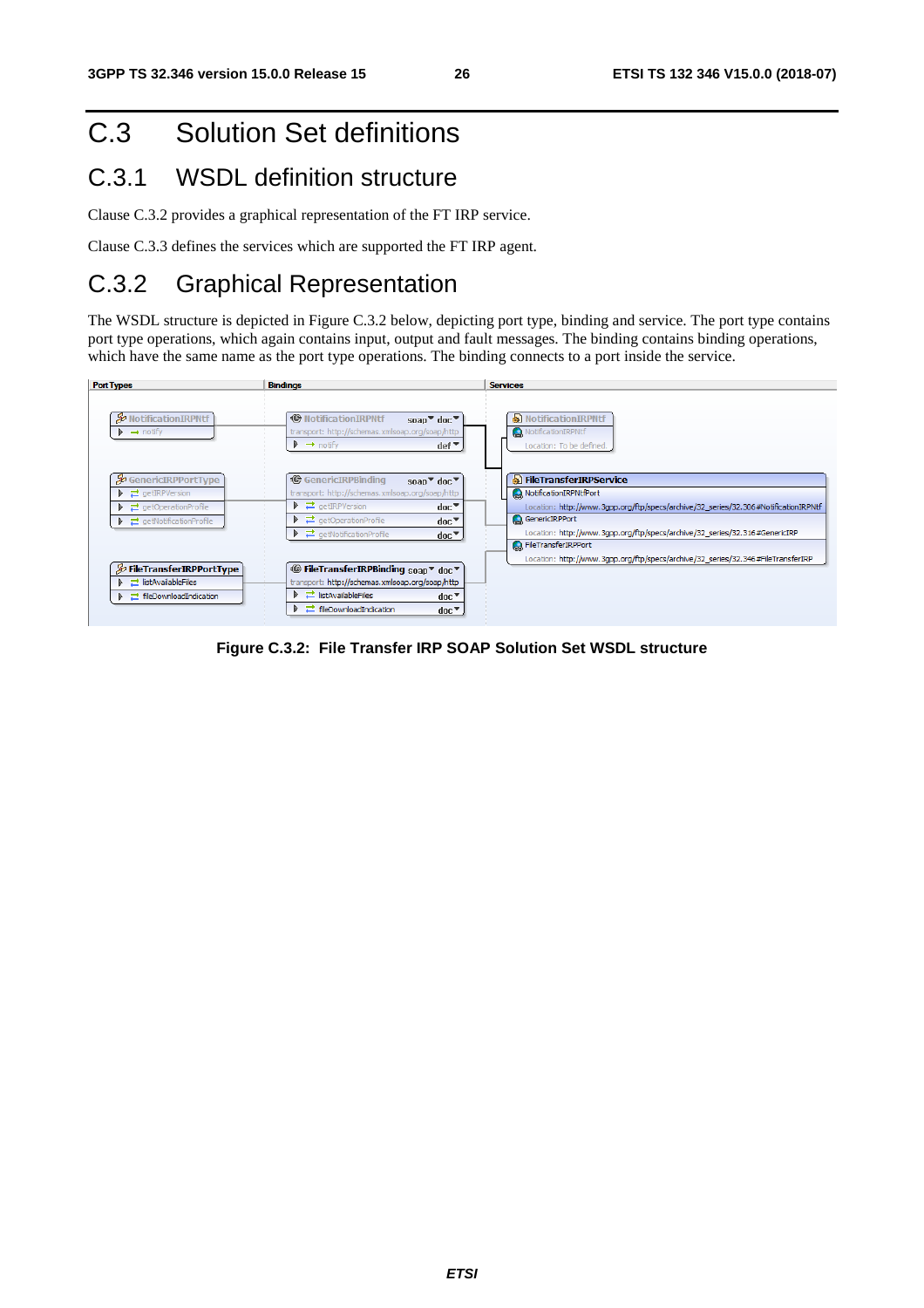### C.3.3 WSDL specification "FTRPSystem.wsdl"

```
<?xml version="1.0" encoding="UTF-8"?> 
\lt ! -
     3GPP TS 32.346 File Transfer (FT) IRP SOAP Solution Set 
--> 
<definitions xmlns="http://schemas.xmlsoap.org/wsdl/" 
xmlns:soap="http://schemas.xmlsoap.org/wsdl/soap/" 
xmlns:fTIRPSystem="http://www.3gpp.org/ftp/specs/archive/32_series/32.346#FTIRPSystem" 
xmlns:fTIRPData="http://www.3gpp.org/ftp/specs/archive/32_series/32.346#FTIRPData" 
xmlns:xfi="http://www.3gpp.org/ftp/specs/archive/32_series/32.346#fTIRPIOCs" 
xmlns:genericIRPSystem="http://www.3gpp.org/ftp/specs/archive/32_series/32.316#GenericIRPSystem" 
xmlns:ntfIRPNtfSystem="http://www.3gpp.org/ftp/specs/archive/32_series/32.306#NotificationIRPNtfSyst
em" targetNamespace="http://www.3gpp.org/ftp/specs/archive/32_series/32.346#FTIRPSystem"> 
     <import 
namespace="http://www.3gpp.org/ftp/specs/archive/32_series/32.306#NotificationIRPNtfSystem"/> 
     <import namespace="http://www.3gpp.org/ftp/specs/archive/32_series/32.316#GenericIRPSystem"/> 
     <types> 
         <schema targetNamespace="http://www.3gpp.org/ftp/specs/archive/32_series/32.346#FTIRPData" 
xmlns="http://www.w3.org/2001/XMLSchema"> 
              <import namespace="http://www.3gpp.org/ftp/specs/archive/32_series/32.346#fTIRPIOCs"/> 
              <!-- The following types are defined for the File Transfer IRP operations --> 
             <simpleType name="OperationStatusTwo"> 
                  <restriction base="string"> 
                      <enumeration value="OperationSucceeded"/> 
                      <enumeration value="OperationFailed"/> 
                  </restriction> 
              </simpleType> 
              <complexType name="FileInfo"> 
                  <sequence> 
                      <element ref="xfi:fileLocation"/> 
                      <element ref="xfi:fileSize"/> 
                      <element ref="xfi:fileReadyTime"/> 
                      <element ref="xfi:fileExpirationTime"/> 
                      <element ref="xfi:fileCompression"/> 
                      <element ref="xfi:fileFormat"/> 
                  </sequence> 
              </complexType> 
              <complexType name="FileInfoList"> 
                  <sequence> 
                     -<br>-<element name="fileInfo" type="fTIRPData:FileInfo" minOccurs="0"
maxOccurs="unbounded"/> 
                  </sequence> 
             </complexType> 
             <!-- listAvailableFiles Request--> 
             <element name="listAvailableFiles"> 
                  <complexType> 
                      <sequence> 
                          <element ref="xfi:managementDataType"/> 
                          <element name="beginTime" type="dateTime" minOccurs="0"/> 
                          <element name="endTime" type="dateTime" minOccurs="0"/> 
                      </sequence> 
                  </complexType> 
             </element> 
             <!-- listAvailableFiles Response --> 
              <element name="listAvailableFilesResponse"> 
                  <complexType> 
                      <sequence> 
                         .<br><element name="fileInfoList" type="fTIRPData:FileInfoList"/>
                          <element name="status" type="fTIRPData:OperationStatusTwo"/> 
                      </sequence> 
                  </complexType> 
              </element> 
              <!-- listAvailableFiles Fault --> 
             <element name="listAvailableFilesFault"> 
                  <simpleType> 
                     -<br><restriction base="string">
                          <enumeration value="InvalidTimes"/> 
                      </restriction> 
                  </simpleType> 
              </element> 
              <!-- fileDownloadIndication Request--> 
             <element name="fileDownloadIndication"> 
                  <complexType> 
                      <sequence> 
                          <element name="fileInfoList" type="fTIRPData:FileInfoList"/> 
                      </sequence>
```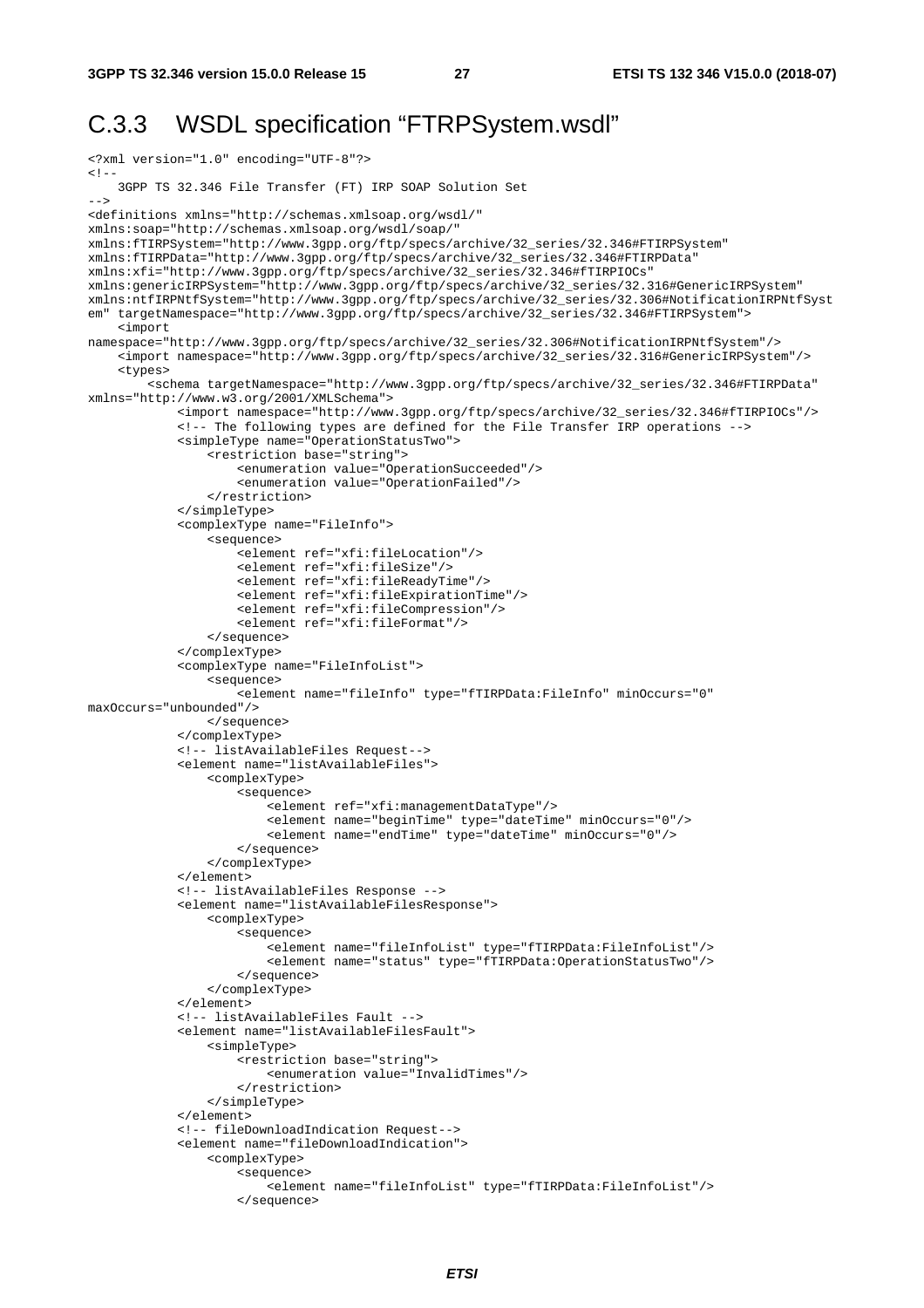```
 </complexType> 
             </element> 
              <!-- fileDownloadIndication Response --> 
             <element name="fileDownloadIndicationResponse"> 
                  <complexType> 
                      <sequence> 
                           <element name="status" type="fTIRPData:OperationStatusTwo"/> 
                      </sequence> 
                  </complexType> 
              </element> 
              <!-- fileDownloadIndication Fault --> 
             <element name="fileDownloadIndicationFault"> 
                  <simpleType> 
                      <restriction base="string"> 
                          <enumeration value="InvalidFileInfoList"/> 
                      </restriction> 
                  </simpleType> 
              </element> 
         </schema> 
     </types> 
     <message name="listAvailableFiles"> 
         <part name="parameter" element="fTIRPData:listAvailableFiles"/> 
     </message> 
     <message name="listAvailableFilesResponse"> 
         <part name="parameter" element="fTIRPData:listAvailableFilesResponse"/> 
     </message> 
     <message name="listAvailableFilesFault"> 
         <part name="parameter" element="fTIRPData:listAvailableFilesFault"/> 
     </message> 
     <message name="fileDownloadIndication"> 
         <part name="parameter" element="fTIRPData:fileDownloadIndication"/> 
     </message> 
     <message name="fileDownloadIndicationResponse"> 
         <part name="parameter" element="fTIRPData:fileDownloadIndicationResponse"/> 
     </message> 
     <message name="fileDownloadIndicationFault"> 
         <part name="parameter" element="fTIRPData:fileDownloadIndicationFault"/> 
     </message> 
     <portType name="FileTransferIRPPortType"> 
         <operation name="listAvailableFiles"> 
             <input message="fTIRPSystem:listAvailableFiles"/> 
             <output message="fTIRPSystem:listAvailableFilesResponse"/> 
             <fault name="listAvailableFilesFault" message="fTIRPSystem:listAvailableFilesFault"/> 
         </operation> 
         <operation name="fileDownloadIndication"> 
             <input message="fTIRPSystem:fileDownloadIndication"/> 
             <output message="fTIRPSystem:fileDownloadIndicationResponse"/> 
             <fault name="fileDownloadIndicationFault" 
message="fTIRPSystem:fileDownloadIndicationFault"/> 
         </operation> 
     </portType> 
     <binding name="FileTransferIRPBinding" type="fTIRPSystem:FileTransferIRPPortType"> 
         <soap:binding style="document" transport="http://schemas.xmlsoap.org/soap/http"/> 
         <operation name="listAvailableFiles"> 
             <soap:operation 
soapAction="http://www.3gpp.org/ftp/specs/archive/32_series/32.346#listAvailableFiles" 
style="document"/> 
             <input> 
                  <soap:body use="literal"/> 
             </input> 
             <output> 
                  <soap:body use="literal"/> 
              </output> 
             <fault name="listAvailableFilesFault"> 
                  <soap:fault name="listAvailableFilesFault" use="literal"/> 
             </fault> 
          </operation> 
         <operation name="fileDownloadIndication"> 
              <soap:operation 
soapAction="http://www.3gpp.org/ftp/specs/archive/32_series/32.346#fileDownloadIndication" 
style="document"/> 
             <input> 
                  <soap:body use="literal"/> 
             </input> 
              <output> 
                  <soap:body use="literal"/> 
              </output> 
             <fault name="fileDownloadIndicationFault">
```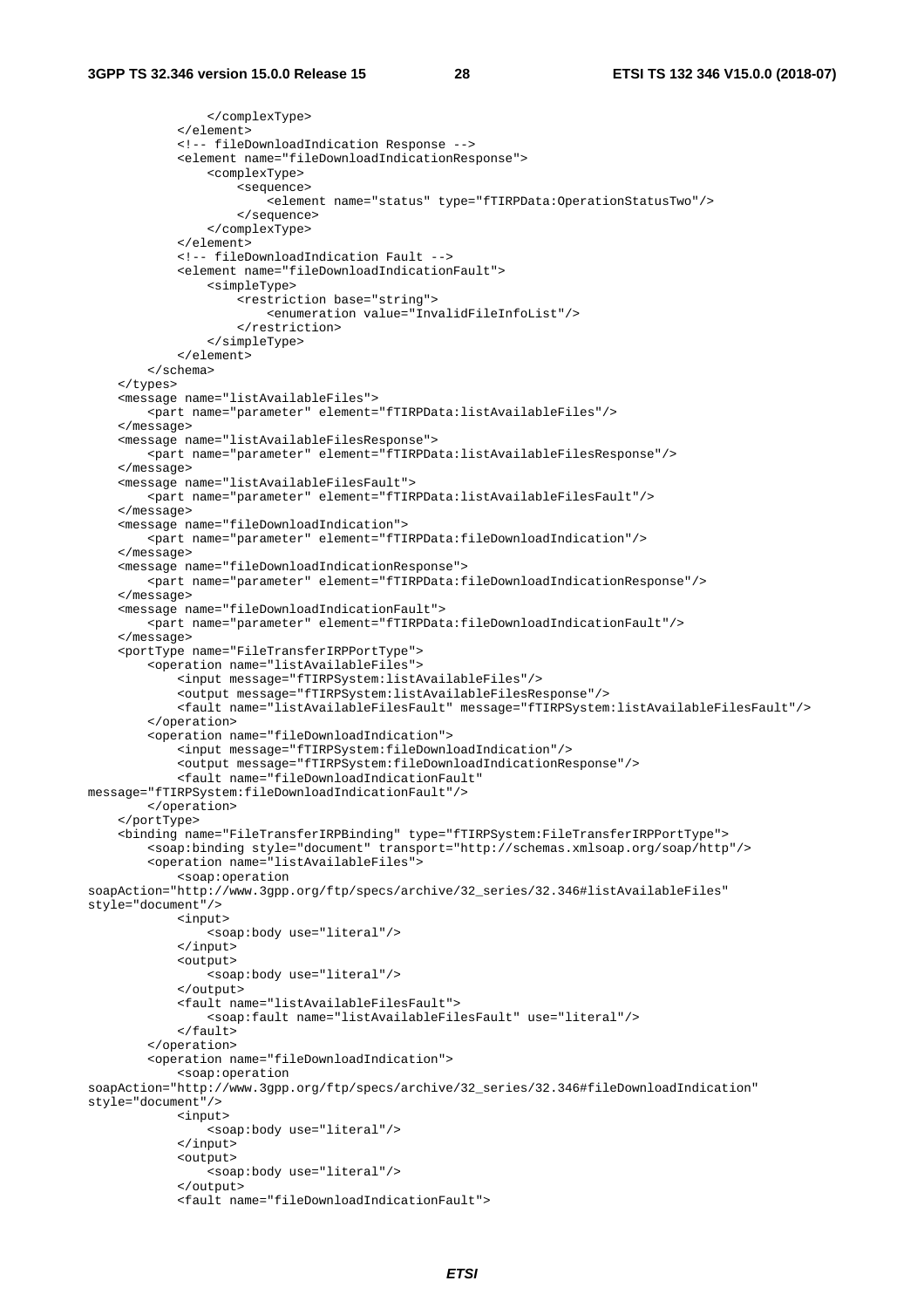<soap:fault name="fileDownloadIndicationFault" use="literal"/> </fault> </operation> </binding> <service name="FileTransferIRPService"> <port name="FileTransferIRPPort" binding="fTIRPSystem:FileTransferIRPBinding"> <soap:address location="http://www.3gpp.org/ftp/specs/archive/32\_series/32.346#FileTransferIRP"/> </port> <port name="GenericIRPPort" binding="genericIRPSystem:GenericIRPBinding"> <soap:address location="http://www.3gpp.org/ftp/specs/archive/32\_series/32.316#GenericIRP"/> </port> <port name="NotificationIRPNtfPort" binding="ntfIRPNtfSystem:NotificationIRPNtf"> <soap:address location="http://www.3gpp.org/ftp/specs/archive/32\_series/32.306#NotificationIRPNtf"/> </port> </service> </definitions>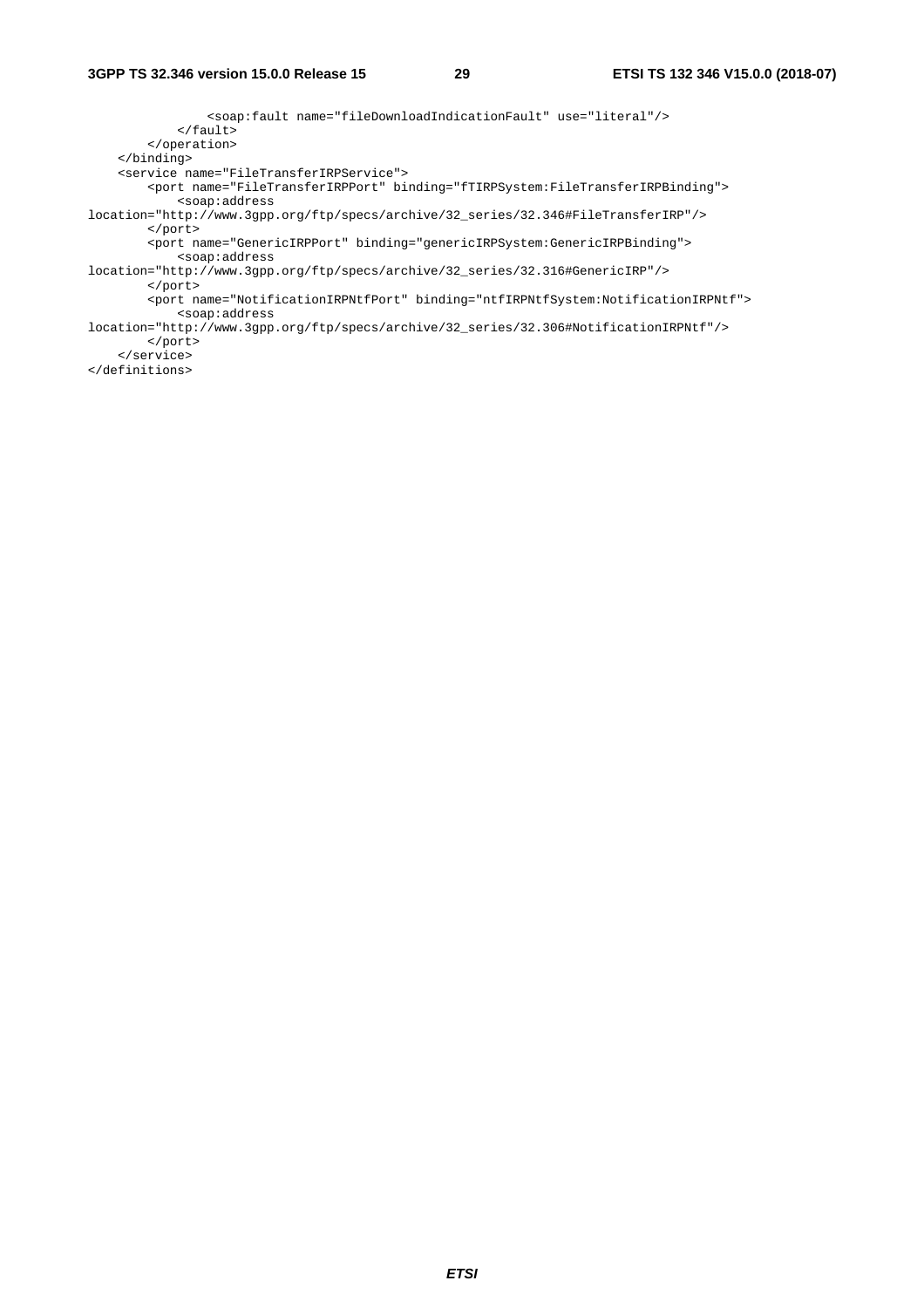## Annex D (informative): Change history

| <b>Change history</b> |                |             |            |            |     |                                                                     |            |
|-----------------------|----------------|-------------|------------|------------|-----|---------------------------------------------------------------------|------------|
| <b>Date</b>           | <b>Meeting</b> | <b>TDoc</b> | <b>ICR</b> | <b>Rev</b> | Cat | <b>Subject/Comment</b>                                              | <b>New</b> |
|                       |                |             |            |            |     |                                                                     | version    |
| 2010-09               | SA#49          | SP-100516   | --         | --         |     | Presentation to SA for Information and Approval                     | 1.0.0      |
| 2010-10               | --             |             | --         |            |     | Publication                                                         | 10.0.0     |
| 2012-09               | SA#57          |             |            |            |     | Automatic upgrade from previous Release version 10.0.0              | 11.0.0     |
| 2014-09               | SA#65          | SP-140559   | 001        |            |     | Update the link from Solution Set to Information Service due to the | 12.0.0     |
|                       |                |             |            |            |     | end of Release 12                                                   |            |
| 2016-01               | -              |             |            |            |     | Update to Rel-13 version (MCC)                                      | 13.0.0     |
| 2016-06               | SA#72          | SP-160407   | 0002       |            | F   | Update the link from IRP Solution Set to IRP Information            | 13.1.0     |
| 2017-03               | SA#75          |             |            |            |     | Promotion to Release 14 without technical change                    | 14.0.0     |
| 2017-06               | SA#76          | SP-170502   | 0003       |            | F   | Update the link from IRP Solution Set to IRP Information Service    | 14.1.0     |
| 2018-06               | -              |             |            |            |     | Update to Rel-15 version (MCC)                                      | 15.0.0     |